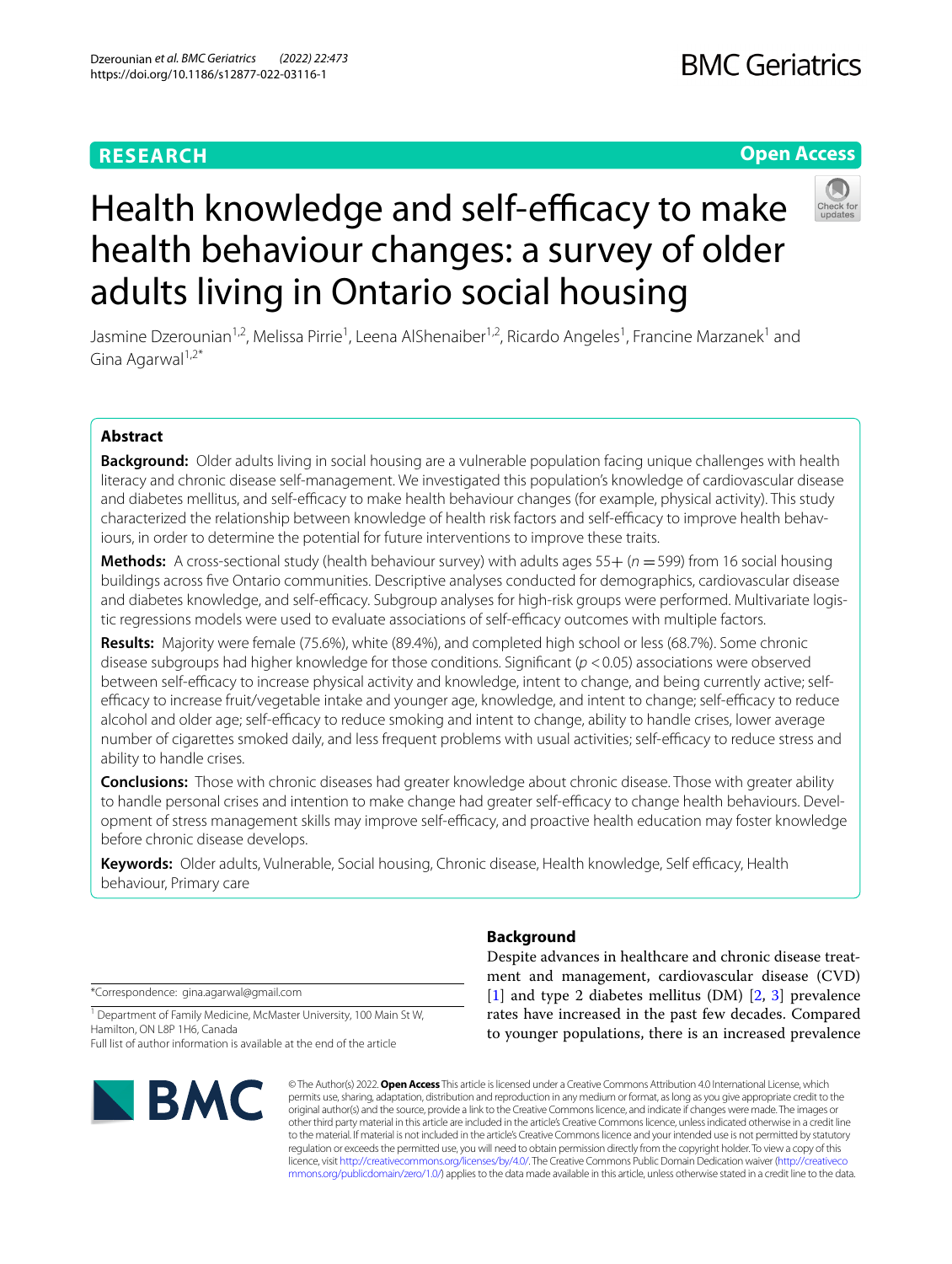of CVD and DM among older adults as well as mortality due to these conditions [[1,](#page-15-0) [3,](#page-15-2) [4](#page-15-3)]. In Ontario alone, in 2015, over 28,000 deaths were attributed to CVD and DM combined; furthermore, deaths from DM were likely underestimated because DM is a risk factor for death due to other conditions [[5\]](#page-15-4). In low-income older adults living in Ontario social housing, 96.7% have moderate-tohigh risk of developing diabetes based on lifestyle-related modifable risk factor assessments, and undiagnosed prediabetes and diabetes prevalence is likely close to 32.0% [[6\]](#page-15-5). Moreover, the majority of older adults in Ontario social housing have either undiagnosed or unmanaged hypertension, and a high prevalence of modifable risk factors for hypertension  $[7]$  $[7]$ . There is substantial opportunity to decrease the risk of poor outcomes due to CVD and DM in this population through chronic disease selfmanagement, such as improving physical activity and eating behaviours and reducing smoking, alcohol consumption, and stress.

Development of self-management skills can reduce older adults' risk of chronic disease development and associated complications. For example, in a study of American adults with diabetes, and an average of nearly fve additional chronic illnesses, patients who practiced self-management through diet and medications reduced their CVD risk by 44 and 39%, respectively  $[8]$  $[8]$ . Three critical factors in chronic disease self-management are health literacy [\[9](#page-15-8), [10\]](#page-15-9), especially for older adult patients  $[11]$  $[11]$ , health knowledge  $[12]$  $[12]$ , and self-efficacy to make behavioural changes [[12](#page-15-11)[–14](#page-15-12)]. Previous research has found that 82% of older adults in social housing have inadequate health literacy  $[15]$  $[15]$ , which is a major concern for chronic disease prevention and management. This also suggests that this population may have gaps in health knowledge, but the specifc health knowledge gaps related to chronic disease remain unknown. Furthermore, no quantitative research studies have been identified that examine the level of self-efficacy to enact health behaviour changes in this population.

According to social cognitive theory, an individual's degree of self-efficacy determines whether they will initiate a behaviour and how long they will sustain the behaviour in the face of barriers or adversity [[16\]](#page-15-14). Two of the mechanisms that increase self-efficacy are previous mastery (personal experience) and social modelling (vicarious experience) [\[16](#page-15-14), [17\]](#page-15-15). For older adults in social housing, 46% are insufficiently active, 34% eat less than one serving of fruit/vegetables per day, and 31% are current smokers [\[18\]](#page-15-16), suggesting that many residents have limited personal experience with achieving desired health behaviours. Similarly, since these individuals are residing in close proximity, often clustered within apartment buildings, there may be limited social modelling of healthy behaviours. Housing has been established as a social determinant of health [\[19](#page-15-17)] and as a population, older adults living in social housing face the challenges of not only older age, but also experience challenges posed by low education, low health literacy, low income, and poor mobility, which can limit access to health education, primary care, and other health resources  $[15, 20]$  $[15, 20]$  $[15, 20]$  $[15, 20]$  $[15, 20]$ . Thus, engaging in beneficial health behaviours is not the social norm in this environment [[18](#page-15-16)]. Therefore, older adults living in social housing are expected to have a low degree of self-efficacy to make health behaviour changes.

The aims of this exploratory study are to better understand the CVD and DM health knowledge of this population, the level of self-efficacy for health behaviour change, and the personal factors associated with self-efficacy for individuals residing in a social housing environment (i.e., age, gender, weight status, previous experience with health behaviours, health related knowledge, quality of life, health related stressors and ability to cope, intention to complete the behaviour). It is plausible that health knowledge may difer according to the individual's current health behaviours and their disease status (e.g., an individual who has been diagnosed with diabetes may have had additional education from a healthcare provider). Also, chronic disease and other lifestyle risk factor status may influence self-efficacy for behaviour change (e.g., an individual who has been able to improve their physical activity may have a higher sense of mastery and thus increased self-efficacy for other behaviour changes  $[16]$  $[16]$ . Therefore, both health knowledge and self-efficacy will be examined in this exploratory study according to chronic disease and risk factor subgroups. Addressing this knowledge gap is important to inform future health interventions aiming to improve chronic disease self-management among low-income older adults in social housing by increasing their health knowledge and self-efficacy to make behaviour change.

# **Methods**

#### **Study design**

This cross-sectional study aimed to describe knowledge of chronic disease risk factors and self-efficacy to make health behaviour change among older adults living in social housing in Ontario. This health behaviour data was gathered from a survey with adults  $(n = 599)$  ages 55+ from 16 social housing buildings across fve Ontario communities (Hamilton, Guelph, Simcoe County, Sudbury, and York Region). This baseline participant data was collected in 2014/2015 as pre-intervention surveying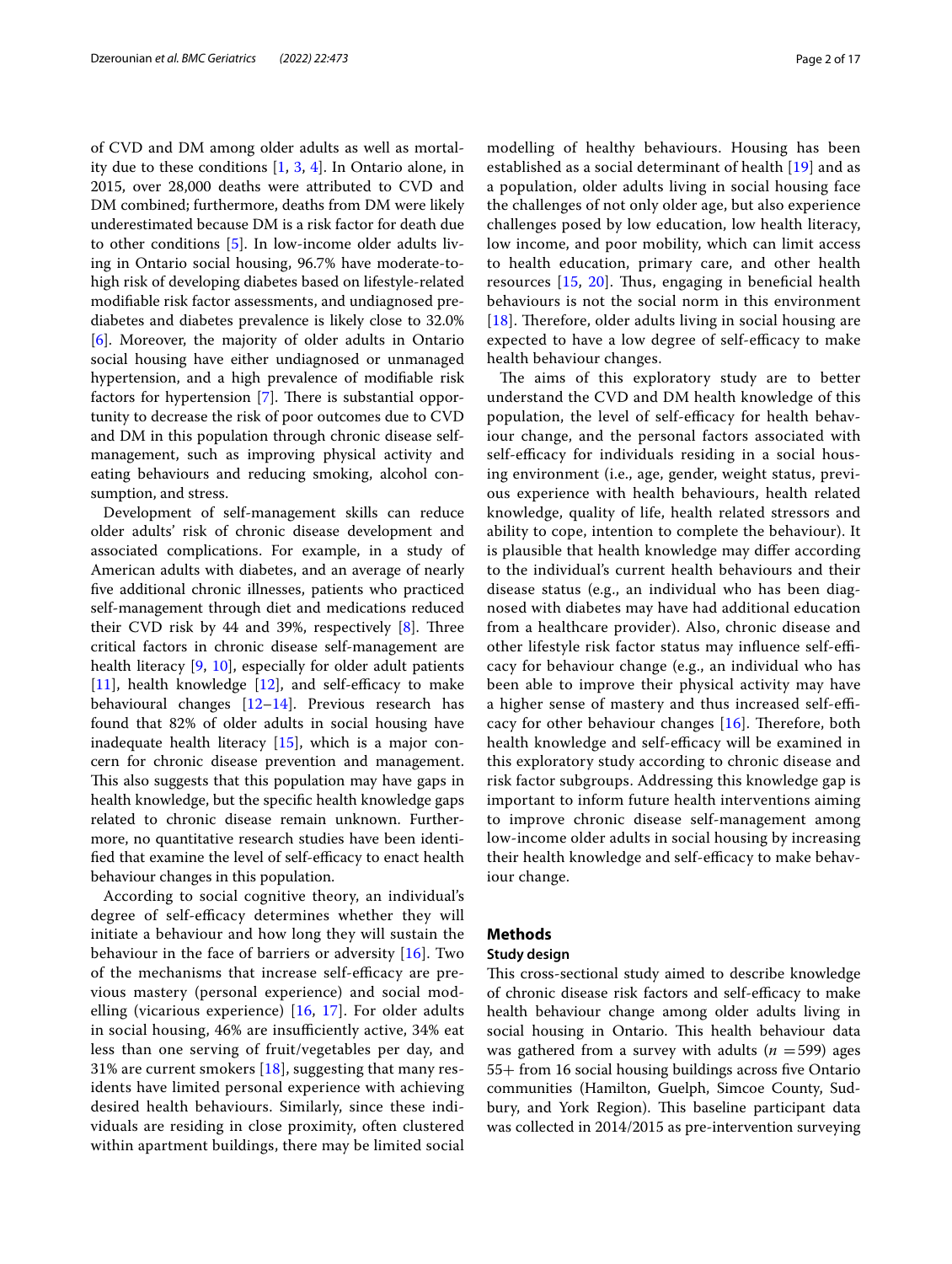prior to implementing a community program [\[21\]](#page-16-1), the description of which is beyond the scope of this paper.

#### **Participant recruitment**

In the 16 seniors' social housing buildings, all building residents were invited to participate in the study through multiple modes of communication, including posters in common spaces, invitation letters in mailboxes, presentations at tenant meetings, invitation through tenant newsletter, and word of mouth. The study had two inclusion criteria: being at least 55years old and residing in the building. Residents who could not communicate in English were excluded. Participants were provided a \$10 grocery gift card as an honorarium. The Hamilton Integrated Research Ethics Board approved this study (Project #12- 336), participation was voluntary, and all participants provided written consent.

#### **Data collection**

Data were collected through face-to-face interviews by trained research staff and paramedics. To facilitate maximum participation among this population, surveying was held in a common space within the building on a dropin basis (i.e., no need to reply to the invitation or book an appointment, familiar and accessible location that did not require travel, no need to have someone come into their home). Surveying was conducted on multiple days at each site in coordination with the housing provider (e.g., avoided grocery bus days). Consecutive sampling

<span id="page-2-0"></span>

was used whereby surveying sessions continued to be held within each building until there were very few or no attendees. Five hundred ninety-nine older adults completed the surveys and were included in this study. A full description of the demographics, risk factors, and other participant factors of the sample are found in Tables [1,](#page-2-0) [2](#page-3-0) and [3](#page-4-0).

#### **Measures**

All data was collected using the Health Awareness and Behaviour Tool (HABiT)  $[22]$  $[22]$ . The HABiT survey was developed as part of CP@clinic's impact evaluation. It is reliable, has internal consistency, and content and face validity in the target population (older adults living in social housing) [[22](#page-16-2)]. It assesses individuals' health indicators such as health status and healthcare utilization and contains scales for measuring health knowledge, health behaviours and risk factors, health-related quality of life (HRQoL), risk perception and understanding, and selfefficacy to make health behaviour change  $[22]$ . Questions were developed and included from 15 sources, but primarily three surveys: the Canadian Community Health Survey [\[23](#page-16-3)], Canadian Diabetes Risk Questionnaire (CANRISK) [[24](#page-16-4)], and a survey by the Canadian Hypertension Education Program [[25\]](#page-16-5). In the current study sample, internal consistency measured using Cronbach's alpha was 0.75 for knowledge and 0.60 for self-efficacy.

| Demographic Characteristic | Response                               | Frequencies (%) | n   |
|----------------------------|----------------------------------------|-----------------|-----|
| Gender                     | Female                                 | 453 (75.6)      | 599 |
|                            | Male                                   | 146 (24.4)      |     |
| Age                        | 55-64                                  | 152 (25.4)      | 599 |
|                            | 65-74                                  | 233 (38.9)      |     |
|                            | 75-84                                  | 158 (26.4)      |     |
|                            | > 84                                   | 56 (9.3)        |     |
|                            | Mean $(SD) = 72.24 (8.61)$             |                 |     |
| Ethnicity                  | White                                  | 487 (89.4)      | 545 |
|                            | Non-White                              | 58 (10.6)       |     |
| <b>Education Level</b>     | High school diploma / some high school | 409 (68.7)      | 595 |
|                            | Any post-secondary education           | 186 (31.3)      |     |
| <b>Marital Status</b>      | Married                                | 46(7.7)         | 595 |
|                            | Separated / Divorced / Widowed         | 460 (77.3)      |     |
|                            | Never Married                          | 89 (15.0)       |     |
| Lives Alone                | Yes                                    | 540 (90.8)      | 595 |
|                            | No                                     | 55 (9.2)        |     |
| Has a Family Doctor        | Yes                                    | 553 (92.3)      | 599 |
|                            | No                                     | 46(7.7)         |     |

The full sample was 599 participants and thus n's below 599 are due to missing values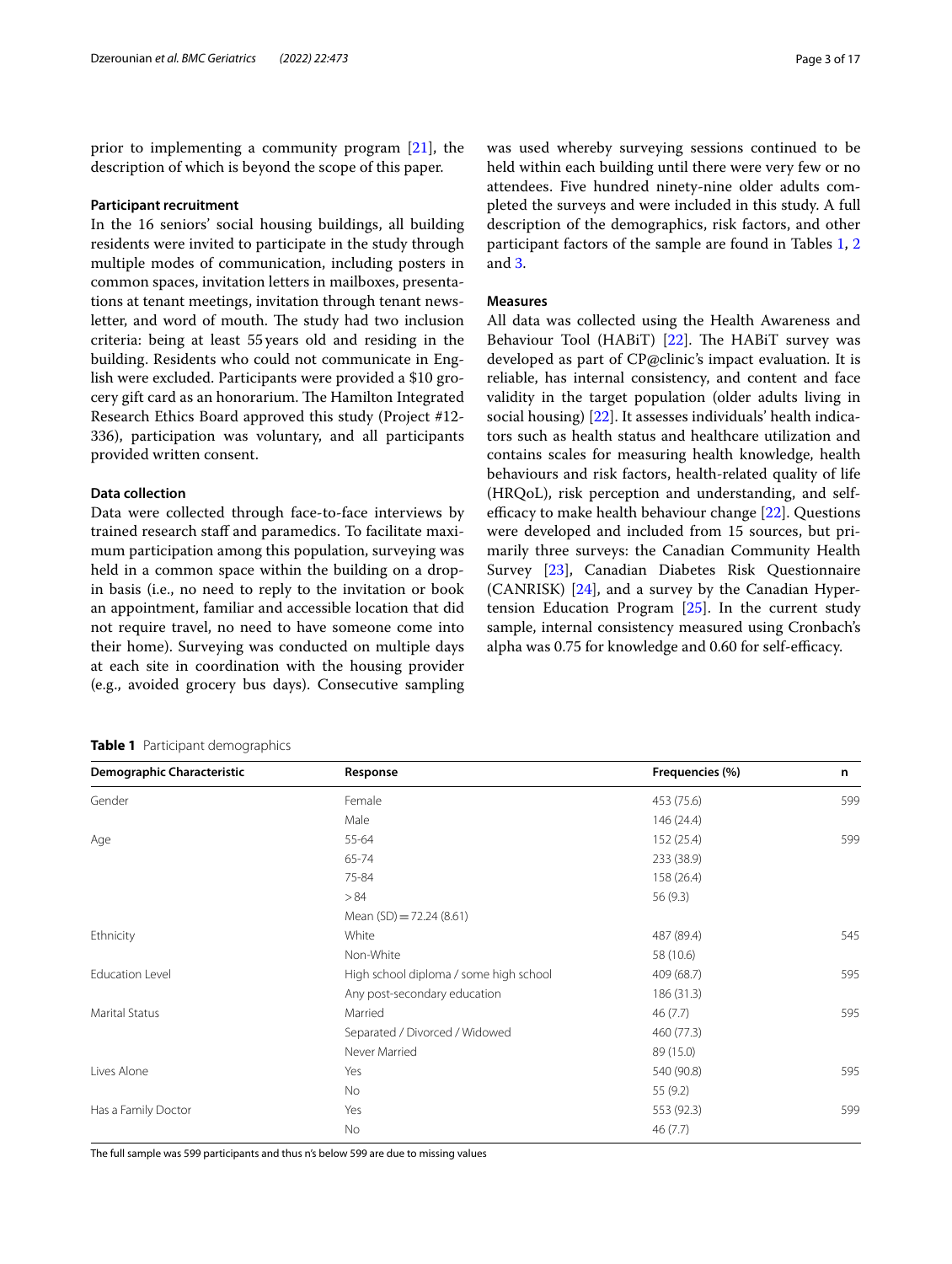#### <span id="page-3-0"></span>**Table 2** Participant risk factors

| <b>Risk Factor</b>                                  | Response                                            | Frequencies (%) | n   |
|-----------------------------------------------------|-----------------------------------------------------|-----------------|-----|
| <b>BMI Category</b>                                 | Obese                                               | 205 (36.6)      | 560 |
|                                                     | Overweight                                          | 183 (32.7)      |     |
|                                                     | Normal                                              | 155 (27.7)      |     |
|                                                     | Underweight                                         | 17(3.0)         |     |
| Drinking status                                     | Current Drinker                                     | 140 (24.6)      | 570 |
|                                                     | Current Non-drinker                                 | 430 (75.4)      |     |
| Smoking status                                      | Current Smoker                                      | 183 (32.3)      | 567 |
|                                                     | Current Non-smoker                                  | 384 (67.7)      |     |
| Physical Activity                                   | Low physical activity (less than<br>30 min/day)     | 273 (46.1)      | 592 |
|                                                     | Adequate physical activity (30 min/<br>day or more) | 319 (53.9)      |     |
| Fruit/Vegetable intake                              | Not every day                                       | 198 (33.3)      | 594 |
|                                                     | Every day                                           | 396 (66.7)      |     |
| Chronic Disease and Associated Events               |                                                     |                 |     |
| <b>Heart Disease</b>                                | Yes                                                 | 171 (28.5)      | 599 |
|                                                     | <b>No</b>                                           | 428 (71.5)      |     |
| Hypertension                                        | Yes                                                 | 326 (54.4)      | 599 |
|                                                     | No                                                  | 273 (45.6)      |     |
| High Cholesterol                                    | Yes                                                 | 227 (37.9)      | 599 |
|                                                     | No                                                  | 372 (62.1)      |     |
| Stroke                                              | Yes                                                 | 77 (12.9)       | 599 |
|                                                     | No                                                  | 522 (87.1)      |     |
| <b>Diabetes</b>                                     | Yes                                                 | 165 (27.5)      | 599 |
|                                                     | No                                                  | 434 (72.5)      |     |
| Quality of Life Indicators                          |                                                     |                 |     |
| Mobility problems                                   | Yes                                                 | 347 (60.8)      | 571 |
|                                                     | No                                                  | 224 (39.2)      |     |
| Self-care problems                                  | Yes                                                 | 113 (19.9)      | 569 |
|                                                     | <b>No</b>                                           | 456 (80.1)      |     |
| Problems doing usual activities                     | Yes                                                 | 245 (43.0)      | 570 |
|                                                     | No                                                  | 325 (57.0)      |     |
| Pain or discomfort issues                           | Yes                                                 | 405 (70.9)      | 571 |
|                                                     | No                                                  | 166 (29.1)      |     |
| Anxiety or depression                               | Yes                                                 | 262 (46.0)      | 570 |
|                                                     | No                                                  | 308 (54.0)      |     |
| Health-related Stressors                            |                                                     |                 |     |
| Own physical health problem or condition            | Yes                                                 | 272 (45.4)      | 599 |
|                                                     | <b>No</b>                                           | 327 (54.6)      |     |
| Own emotional or mental health problem or condition | Yes                                                 | 170 (28.4)      | 599 |
|                                                     | No                                                  | 429 (71.6)      |     |

The full sample was 599 participants and thus n's below 599 are due to missing values

# *Current health behaviours and risk factors*

Body Mass Index (BMI) was calculated based on selfreported height and weight and then categorized. Waist circumference was measured by research staff and/or research assistants conducting the interview. Where participants did not consent to waist circumference

measurements, clothing/pant size was used as a proxy value. All other risk factors were self-reported by participants via the HABiT questionnaire [\[22](#page-16-2)]. All participants who self-reported any alcohol consumption or that they were an "Occasional" or "Daily" smoker were coded as 'drinkers' and 'smokers,' respectively. Numbers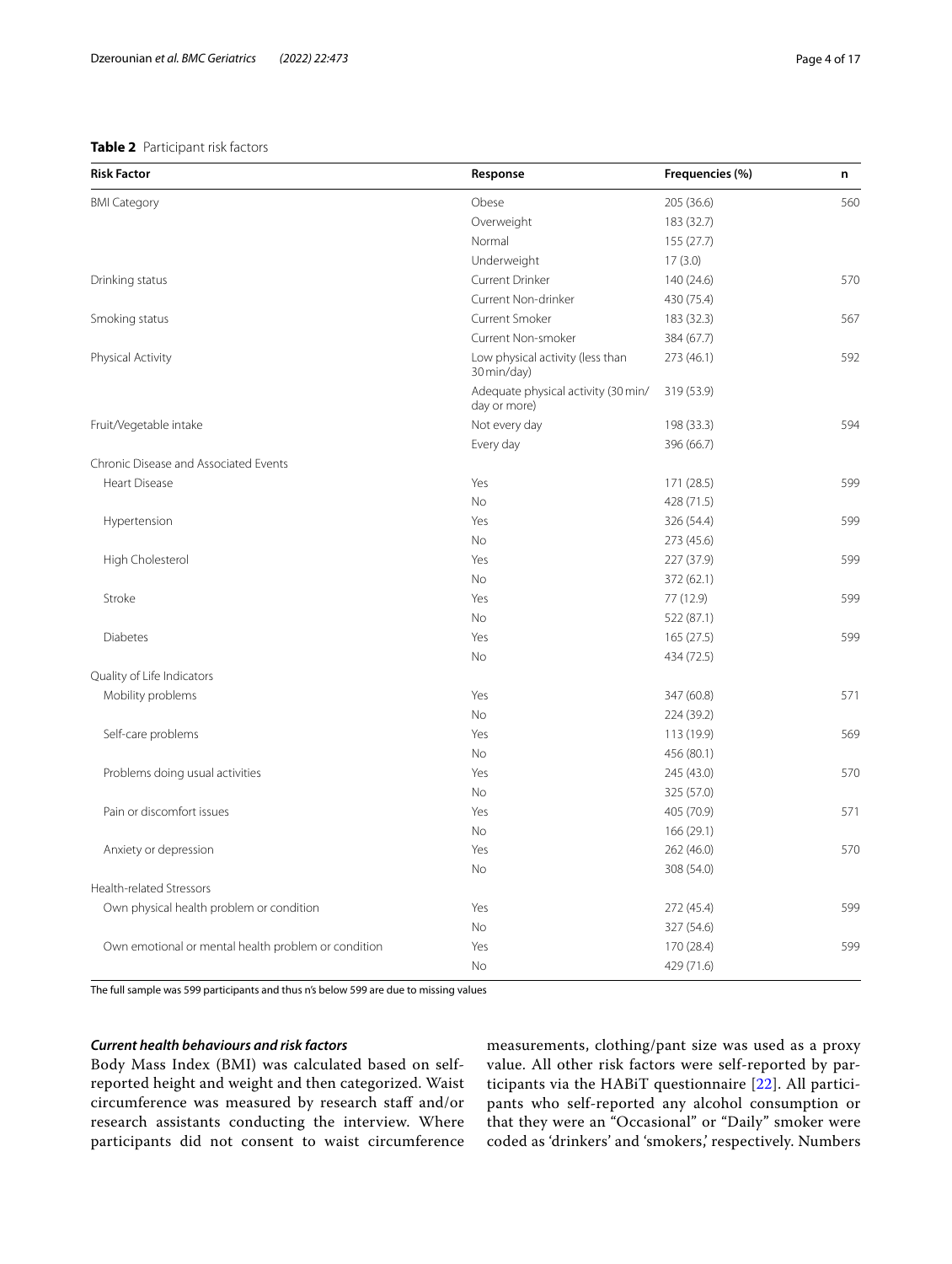#### <span id="page-4-0"></span>**Table 3** Other participant factors

| Participant Factor                                                   | Response      | Frequencies (%) | n                  |
|----------------------------------------------------------------------|---------------|-----------------|--------------------|
| Intention indicated:                                                 |               |                 |                    |
| To begin/increase physical activity                                  | Yes           | 286 (50.8)      | 563 <sup>a</sup>   |
|                                                                      | No.           | 277 (49.2)      |                    |
| To increase fruits/vegetables intake                                 | Yes           | 141(25.1)       | 562 <sup>3</sup>   |
|                                                                      | No.           | 421 (74.9)      |                    |
| To reduce alcohol consumption                                        | Yes           | 17(13.6)        | $125^{\text{t}}$   |
|                                                                      | No.           | 108 (86.4)      |                    |
| To quit smoking/reduce amount smoked                                 | Yes           | 67(38.7)        | 173 <sup>c</sup>   |
|                                                                      | No            | 106(61.3)       |                    |
| To reduce stress                                                     | Yes           | 94 (16.7)       | 563 <sup>a</sup>   |
|                                                                      | <b>No</b>     | 469 (83.3)      |                    |
| <b>Other Predictors/Risk Factors</b>                                 | Mean (SD)     |                 | n                  |
| Rating of ability to handle personal crises (5-point Likert scale)   | 3.13(1.21)    |                 | $597$ <sup>a</sup> |
| Rating of ability to handle day-to-day stress (5-point Likert scale) | 3.43(1.08)    |                 | 598 <sup>a</sup>   |
| Number of cigarettes smoked in an average day                        | 17.45 (11.70) |                 | $177^{\circ}$      |

<sup>a</sup> The full sample was 599 participants and thus n's below 599 are due to missing values

<sup>b</sup> Restricted to those who indicated they are drinkers (*n* = 140) and thus n's below 140 are due to missing values

<sup>c</sup> Restricted to those who indicated they are smokers (*n* = 183) and thus n's below 183 are due to missing values

of cigarettes for smokers were self-reported. Likewise, participants self-reported their daily amount of physical activity, daily fruit/vegetable intake, health problems (heart disease, hypertension, high cholesterol, stroke, diabetes), quality of life of the fve domains from the EuroQol 5 Dimension 3 Level (EQ-5D-3L) (mobility, self-care, usual activities, pain/discomfort, anxiety/ depression), stressors (own physical health problem or condition, own emotional or mental health problem or condition), and intention to make a health behaviour change in the next year (to begin/increase PA, to increase fruit/vegetable intake, to reduce alcohol consumption, to quit smoking/reduce amount smoked, to reduce stress). Participants also self-rated their ability to handle personal crises, and handle day-to-day stress on a 5-point Likert scale (where  $1 = "Poor"$  and  $5 =$  "Excellent").

#### *Knowledge*

The HABiT survey  $[22]$  $[22]$  $[22]$  included 19 knowledge questions in total, 11 regarding CVD and 8 regarding DM risk factors and symptoms. Each question was a statement, and the participant needed to indicate if they believed it was true or false using a 5-point Likert Scale (Defnitely True, Maybe True, Not Sure or Don't Know, Maybe False, Defnitely False). If participants answered "Defnitely True" or "Maybe True" when the correct answer was "True," they were coded as correct. All other answers ("Not sure or Don't Know," "Maybe False," "Defnitely False") were coded as incorrect. Participants' answers were coded as correct for "Defnitely False" or "Maybe False" when the correct answer was "False," with all other answers coded as incorrect.

#### *Self‑efcacy*

The self-efficacy questions in the  $HABiT$  survey  $[22]$  $[22]$  were adapted from the chronic disease self-efficacy scales of the Stanford Chronic Disease Self-Management Study [[26\]](#page-16-6). Self-efficacy was measured by asking participants fve questions about their confdence in ability to change health behaviours: "How confdent are you that in the next year, you will be able to: Improve your physical activity, Increase your fruit and vegetable intake, Reduce your alcohol intake, Quit smoking, Reduce stress?" Responses were provided on a 7-point scale, where 1 corresponded to "Not at all confdent" and 7 to "Extremely confdent."

#### **Analysis**

Descriptive statistics were used to analyze the sociodemographic characteristics and risk factors for participants. Descriptive statistics were also used to analyze participant knowledge of CVD and DM risk factors and symptoms, as well as participants' self-efficacy to make behaviour change. Subgroup analyses by risk factors such as health behaviour and chronic disease were also completed. Multivariable logistic regression models were also created for all fve confdence questions. Each outcome was dichotomized with a response of 4 to 7 indicating high self-efficacy and a response of 1-3 indicating low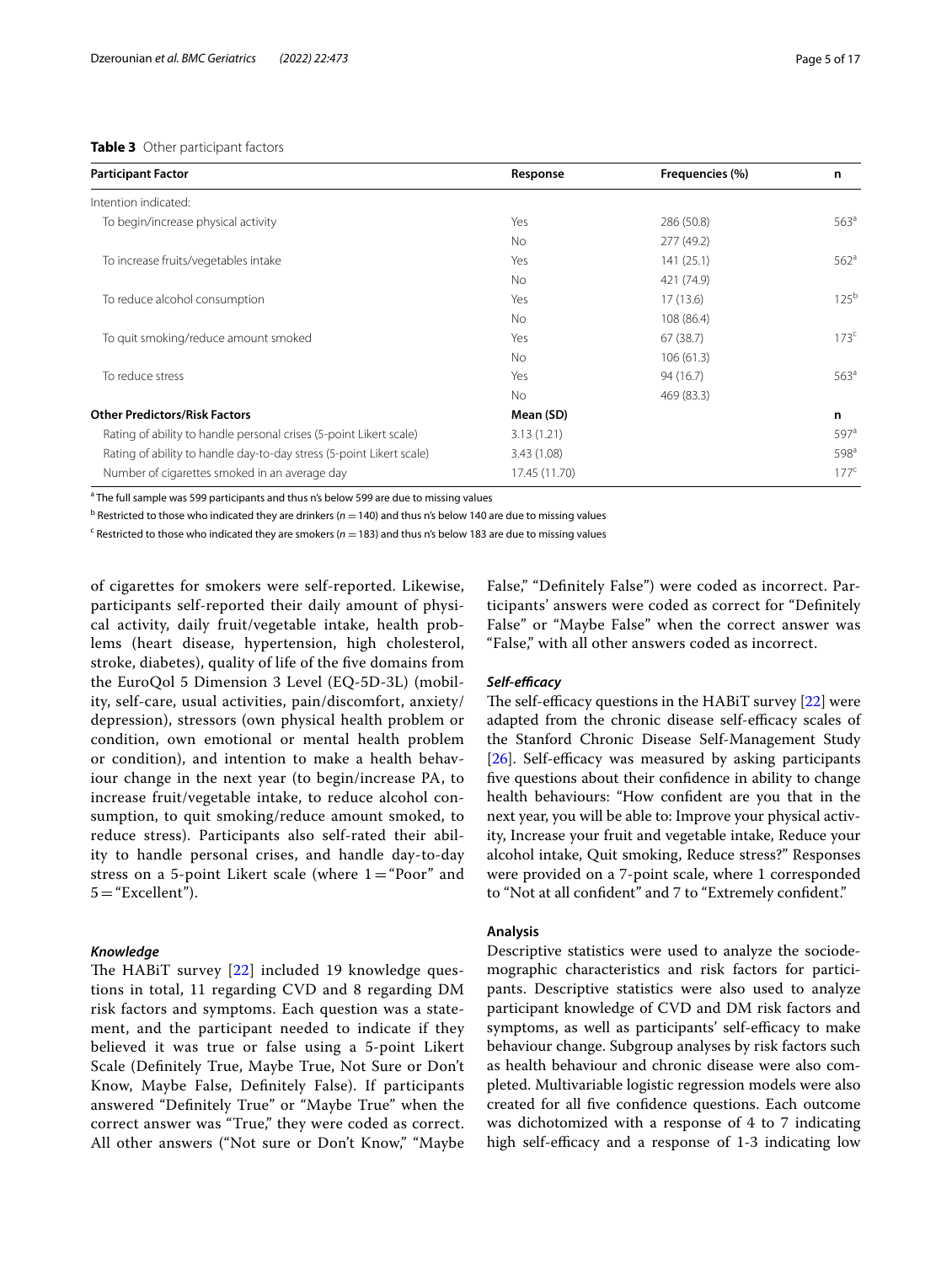self-efficacy. For "confidence in ability to reduce alcohol intake" and "confdence in ability to quit smoking," participants were restricted to drinkers and smokers only, respectively. All fve models included sociodemographic factors (age, gender), health risk factors, knowledge score, quality of life indicators, rating of ability to handle personal crises, rating of ability to handle day-to-day stress, and intention to complete the behaviour as independent variables. As this was an exploratory study, the primary focus of the results and discussion sections was on statistically signifcant fndings; however, all results are informative and have been provided for the reader. Signifcance was determined using a *p*-value threshold of 0.05 and 95% confdence intervals have been presented. All analyses were conducted using IBM SPSS Statistics 20.0.

## **Results**

A total of 599 participants were included in this study (mean age = 72.24, SD: 8.61, min = 55, max = 99). The majority of participants were female (75.6%), white (89.4%), and had completed high school or less (68.7%). With regard to lifestyle risk factors, 140 participants (24.6%) were identifed as drinkers, 183 (32.3%) as smokers, 273 (46.1%) as having low PA levels (less than 30minutes a day), and 198 (33.3%) as having low fruit/vegetable intake (not every day). Among smokers, the mean number of cigarettes smoked in an average day was 17.45 (SD: 11.70). Prevalence rates of chronic disease and events associated with chronic disease among this population were 28.5% with heart disease, 54.4% with hypertension, 37.9% with high cholesterol, 12.9% having had a stroke, and 27.5% with diabetes. Participants' mean rating of their own ability to handle personal crises on a 5-point Likert scale was 3.13 (SD: 1.21), and mean rating of their own ability to handle day-to-day stress on the same scale was 3.43 (SD: 1.08). Tables [1](#page-2-0), [2](#page-3-0) and [3](#page-4-0) contain a full description of participant demographics, risk factors, and other factors.

#### **Health knowledge**

Health knowledge was found to vary between participant subgroups. Notably, compared to the full study group, the subgroup with diabetes had a higher frequency of correct responses for statements "people who have family members with diabetes have an increased risk of developing diabetes" (88.5% versus 78.8%), "diabetes is a risk factor for heart attacks and strokes" (85.5% versus 75.1%), and "diabetes becomes more common as people get older" (77.6% versus 69.9%). For the question "diabetes can be cured," the subgroup of current smokers and the subgroup with post-secondary education had a higher frequency of correct responses compared to the overall study population (53.6, 55.4, and 44.4% respectively). The subgroup of those who had a stroke had better knowledge than the full study population of whether "eating too much sugar and other sweet foods is a cause of diabetes," (42.9% versus 33.1% correct) and "diabetes can cause other serious health problems" (36.4% versus 27.0%). For cardiovascular disease, those in the subgroup who had a stroke had a higher frequency of correct answers compared to the overall study population for whether "the recommended blood pressure for most adults is less than 120/80" (68.8% versus 60.3%). The subgroup with diabetes had a greater proportion of correct answers than the overall study population for "the following blood pressure is considered to be high: 140/90" (64.8% versus 55.4%). Those with high cholesterol and those with heart disease answered correctly at a higher frequency compared to the overall study group for "you can tell if you have high blood pressure (without a blood pressure cuf) because you will probably feel unwell" (57.7, 57.9, and 49.2% respectively). Tables [4](#page-6-0), [5,](#page-7-0) [6](#page-8-0) and [7](#page-10-0) contain a full description of DM and CVD knowledge.

### **Self‑efcacy to make health behaviour change**

Tables [8](#page-11-0), [9](#page-12-0) and [10](#page-13-0) contain a full description of self-efficacy for each study subgroup. Table [11](#page-14-0) contains odds ratios based on complete logistic regression models of self-efficacy. Significant  $(p \lt 0.05)$  associations were found between self-efficacy measures and some participant characteristics. Self-efficacy to increase PA was positively associated with being currently active (Odds Ratio  $[OR] = 1.655$ , 95% Confidence Interval  $[CI]$  1.073 to 2.551) overall knowledge score (OR = 1.150, 95% CI 1.066 to 1.240), and intention to increase PA ( $OR = 2.141$ , 95% CI 1.428 to 3.210). Self-efficacy to increase fruit/vegetable intake was negatively associated with age ( $OR = 0.966$ , 95% CI 0.939 to 0.993) as well as positively associated with overall knowledge score ( $OR = 1.201$ , 95% CI 1.111 to 1.299), and intention to increase fruit/vegetable intake  $(OR = 2.100, 95\% \text{ CI } 1.247 \text{ to } 3.535)$ . Self-efficacy to reduce alcohol intake was positively associated with age  $(OR = 1.083, 95\% \text{ CI } 1.013 \text{ to } 1.158)$ . Self-efficacy to quit smoking was positively associated with rating of ability to handle personal crises ( $OR = 1.509$ , 95% CI 1.037 to 2.194) and intention to quit smoking ( $OR = 2.572$ , 95% CI 1.177 to 5.620) as well as negatively associated with having problems performing usual activities ( $OR = 0.267$ , 95% CI 0.088 to 0.813) and average number of cigarettes smoked per day (OR=0.949, 95% CI 0.909 to 0.991). Selfefficacy to reduce stress was positively associated with rating of ability to handle personal crises ( $OR = 1.357$ , 95% CI 1.120 to 1.645).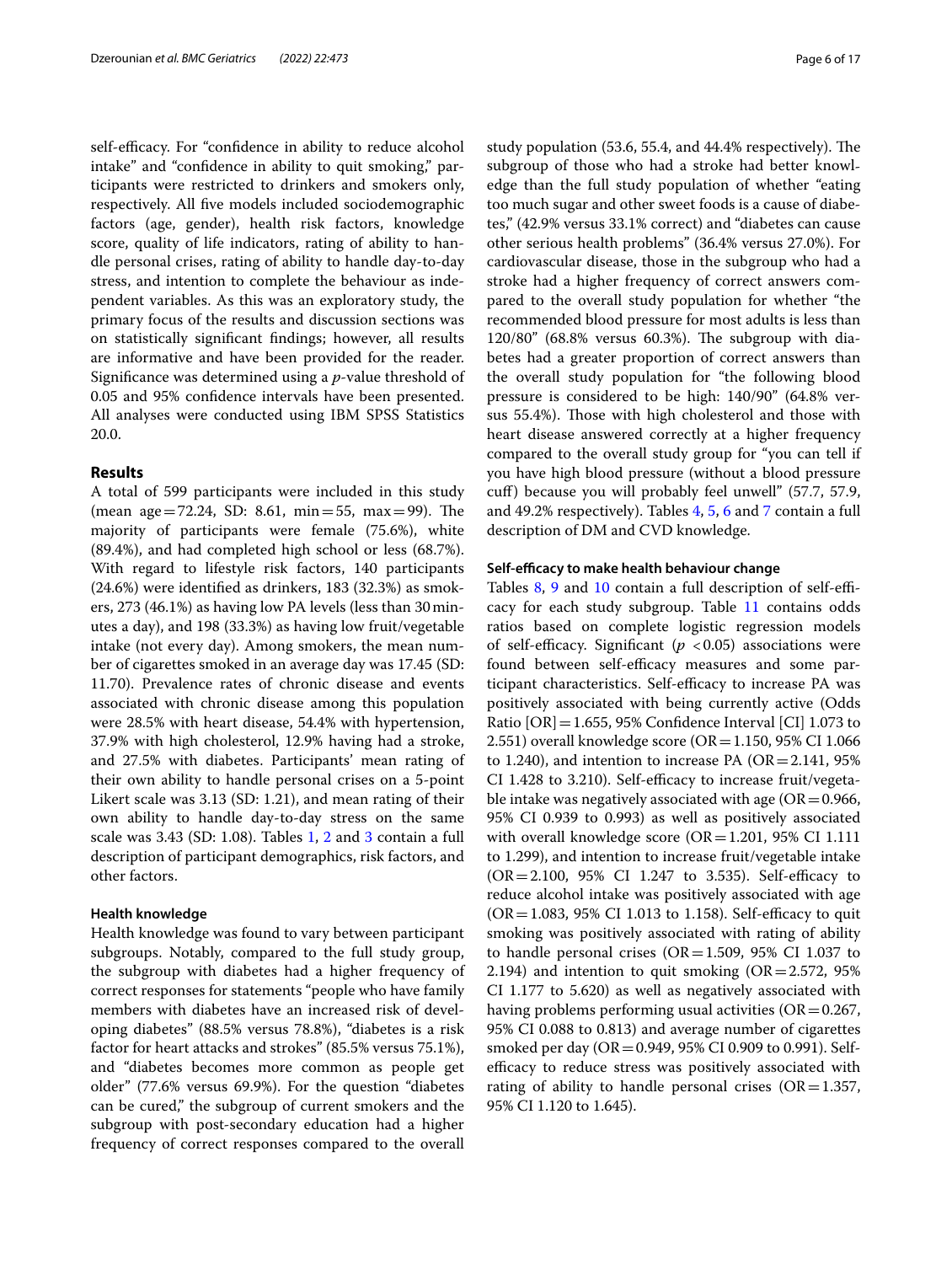| <b>Outcomes</b>                                                                                              |                        | Population                      |                                                       |                                                           |                                  |                                 |                                                                       |                                                |
|--------------------------------------------------------------------------------------------------------------|------------------------|---------------------------------|-------------------------------------------------------|-----------------------------------------------------------|----------------------------------|---------------------------------|-----------------------------------------------------------------------|------------------------------------------------|
| Knowledge<br>question                                                                                        | Response               | All<br>respondents<br>$n = 599$ | With any post-<br>secondary<br>education<br>$n = 186$ | <b>High BMI</b><br>(Overweight<br>and Obese)<br>$n = 388$ | Current<br>drinkers<br>$n = 140$ | Current<br>smokers<br>$n = 183$ | Not physically<br>active (less<br>than 30 mins<br>daily)<br>$n = 273$ | Low fruit and<br>vegetable intake<br>$n = 198$ |
| To reduce the<br>risk of diabetes<br>you need to eat<br>well and exer-<br>cise regularly                     | Correct (%) 563 (94.0) |                                 | 176 (94.6)                                            | 365 (94.1)                                                | 127 (90.7)                       | 172 (94.0)                      | 257 (94.1)                                                            | 183 (92.4)                                     |
| You are at risk<br>of developing<br>diabetes if you<br>are obese                                             | Correct (%) 515 (86.0) |                                 | 167 (89.8)                                            | 350 (90.2)                                                | 119 (85.0)                       | 150 (82.0)                      | 225 (82.4)                                                            | 162 (81.8)                                     |
| People who<br>have family<br>members with<br>diabetes have<br>an increased risk<br>of developing<br>diabetes | Correct (%) 472 (78.8) |                                 | 150 (80.6)                                            | 310 (79.9)                                                | 105 (75.0)                       | 144 (78.7)                      | 210 (76.9)                                                            | 158 (79.8)                                     |
| Diabetes is a risk Correct (%) 450 (75.1)<br>factor for heart<br>attacks and<br>strokes                      |                        |                                 | 144 (77.4)                                            | 311 (80.2)                                                | 106(75.7)                        | 138 (75.4)                      | 210 (76.9)                                                            | 147 (74.2)                                     |
| <b>Diabetes</b><br>becomes more<br>common as<br>people get<br>older                                          | Correct (%) 417 (69.6) |                                 | 126(67.7)                                             | 279 (71.9)                                                | 94 (67.1)                        | 115(62.8)                       | 186 (68.1)                                                            | 127(64.1)                                      |
| Diabetes can be Correct (%) 266 (44.4)<br>cured                                                              |                        |                                 | 103 (55.4)                                            | 174 (44.8)                                                | 66 (47.1)                        | 98 (53.6)                       | 128 (46.9)                                                            | 80 (40.4)                                      |
| Eating too<br>much sugar<br>and other sweet<br>foods is a cause<br>of diabetes                               | Correct (%) 198 (33.1) |                                 | 65 (34.9)                                             | 129 (33.2)                                                | 43 (30.7)                        | 55 (30.1)                       | 89 (32.6)                                                             | 70 (35.4)                                      |
| Diabetes can<br>cause other<br>serious health<br>problems                                                    | Correct (%) 62 (27.0)  |                                 | 57 (30.6)                                             | 114(29.4)                                                 | 37 (26.4)                        | 49 (26.8)                       | 78 (28.6)                                                             | 54 (27.3)                                      |
| <b>Total Diabetes</b><br>Knowledge<br>Score (out of<br>total possible 8<br>points)                           | Mean (SD)              | 5.08 (1.48)                     | 5.31 (1.42)                                           | 5.24(1.43)                                                | 4.98 (1.49)                      | 5.03(1.43)                      | 5.07 (1.48)                                                           | 4.95(1.61)                                     |
| Total Knowl-<br>edge Score (out<br>of total possible<br>19 points)                                           | Mean (SD)              | 13.67 (2.80)                    | 14.06 (2.64)                                          | 13.99 (2.60)                                              | 13.39 (2.99)                     | 13.50 (2.71)                    | 13.75 (2.81)                                                          | 13.29 (2.84)                                   |

# <span id="page-6-0"></span>**Table 4** Knowledge of type 2 diabetes mellitus (by demographic and lifestyle risk factor)

Less than 2% of responses were missing for each question

# **Discussion**

This study explored the chronic disease knowledge, selfefficacy to improve health behaviours, and personal factors that influence self-efficacy in older adults (ages  $55+$ ) in Ontario social housing. While subgroups of residents with chronic disease had a greater knowledge of CVD

and DM risk factors and symptoms, various other characteristics were associated with confdence to make health behaviour change.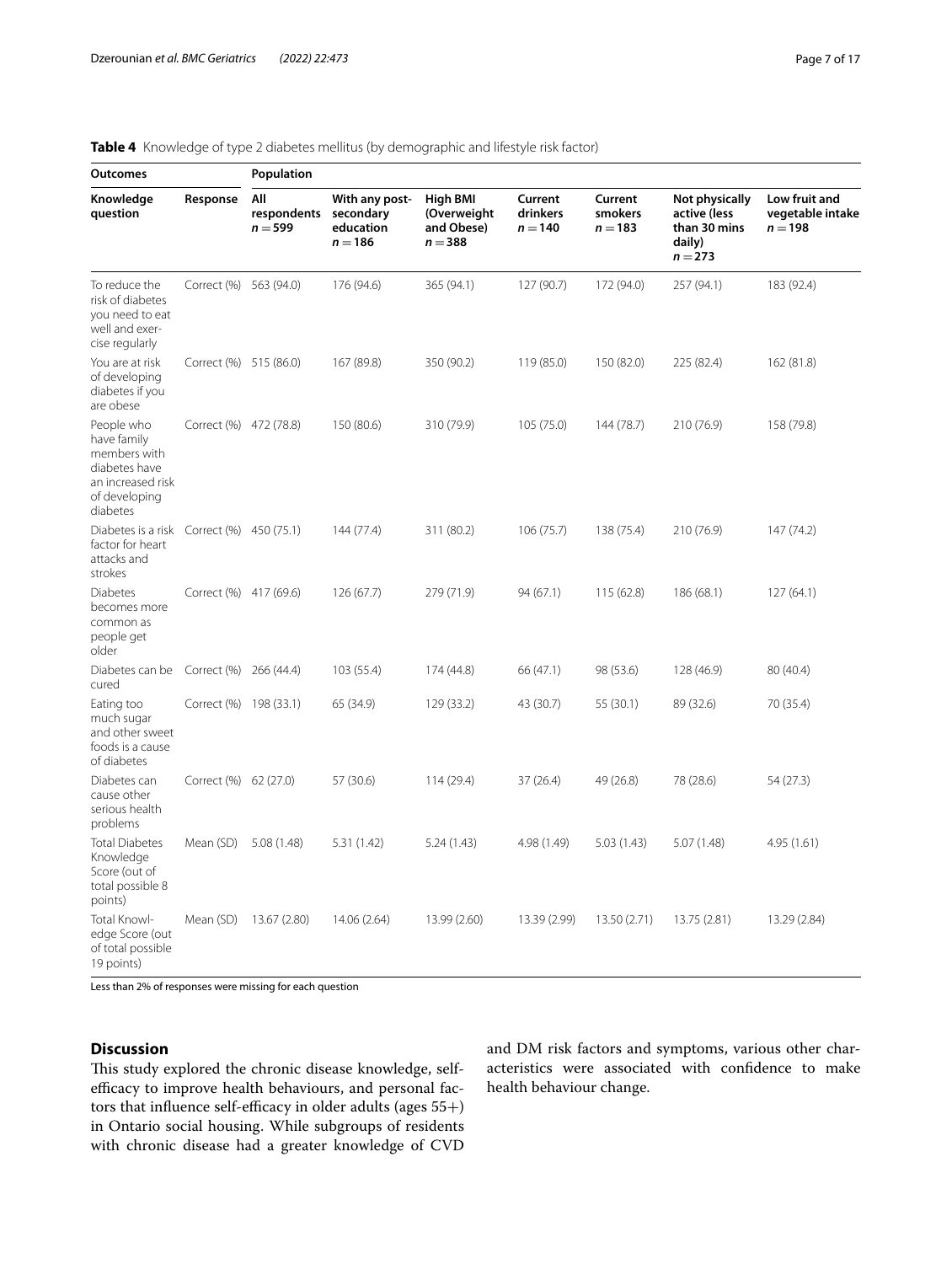| <b>Outcomes</b>                                                                                          |             | Population                      |                                                  |                                   |                                       |                                 |                                   |
|----------------------------------------------------------------------------------------------------------|-------------|---------------------------------|--------------------------------------------------|-----------------------------------|---------------------------------------|---------------------------------|-----------------------------------|
| Knowledge question Response                                                                              |             | All<br>respondents<br>$n = 599$ | <b>With Heart</b><br><b>Disease</b><br>$n = 171$ | With<br>Hypertension<br>$n = 326$ | With High<br>Cholesterol<br>$n = 227$ | <b>Had a Stroke</b><br>$n = 77$ | <b>With Diabetes</b><br>$n = 165$ |
| To reduce the risk of<br>diabetes you need to<br>eat well and exercise<br>regularly                      | Correct (%) | 563 (94.0)                      | 157 (91.8)                                       | 309 (94.8)                        | 216 (95.2)                            | 71 (92.2)                       | 157 (95.2)                        |
| You are at risk of devel-<br>oping diabetes if you<br>are obese                                          | Correct (%) | 515 (86.0)                      | 147 (86.0)                                       | 292 (89.6)                        | 199 (87.7)                            | 68 (88.3)                       | 148 (89.7)                        |
| People who have<br>family members with<br>diabetes have an<br>increased risk of devel-<br>oping diabetes | Correct (%) | 472 (78.8)                      | 132 (77.2)                                       | 264 (81.0)                        | 181 (79.7)                            | 63 (81.8)                       | 146 (88.5)                        |
| Diabetes is a risk factor<br>for heart attacks and<br>strokes                                            | Correct (%) | 450 (75.1)                      | 132 (77.2)                                       | 252(77.3)                         | 177 (78.0)                            | 63 (81.8)                       | 141 (85.5)                        |
| Diabetes becomes<br>more common as<br>people get older                                                   | Correct (%) | 417 (69.6)                      | 120 (70.2)                                       | 234 (71.8)                        | 161 (70.9)                            | 58 (75.3)                       | 128 (77.6)                        |
| Diabetes can be cured                                                                                    | Correct (%) | 266 (44.4)                      | 72 (42.1)                                        | 149 (45.7)                        | 109 (48.0)                            | 39 (50.6)                       | 67(40.6)                          |
| Eating too much sugar<br>and other sweet foods<br>is a cause of diabetes                                 | Correct (%) | 198 (33.1)                      | 54 (31.6)                                        | 100(30.7)                         | 70 (30.8)                             | 33 (42.9)                       | 65 (39.4)                         |
| Diabetes can cause<br>other serious health<br>problems                                                   | Correct (%) | 62(27.0)                        | 49 (28.7)                                        | 83 (25.5)                         | 56 (24.7)                             | 28 (36.4)                       | 47 (28.5)                         |
| Total DM Score (out of<br>total possible 8 points)                                                       | Mean (SD)   | 5.08(1.48)                      | 5.05 (1.49)                                      | 5.16(1.48)                        | 5.15(1.42)                            | 5.49 (1.47)                     | 5.44(1.21)                        |
| Total Knowledge Score<br>(out of total possible<br>19 points)                                            | Mean (SD)   | 13.67 (2.80)                    | 13.88 (2.70)                                     | 14.08 (2.58)                      | 14.09 (2.44)                          | 14.33 (2.45)                    | 14.23 (2.54)                      |

#### <span id="page-7-0"></span>**Table 5** Knowledge of type 2 diabetes mellitus (by chronic disease)

Less than 2% of responses were missing for each question

## **Interpretation of fndings** *Knowledge*

Those with chronic disease had higher knowledge of DM and CVD risk factors and symptoms than the overall study group. This result is expected, as those with chronic disease who receive treatment likely receive health education directly from the healthcare providers who treat them. For example, the case of where the subgroup with diabetes has a greater proportion of correct answers for DM-related questions when compared to the overall study population corroborates previous research regarding diabetes knowledge among patients diagnosed with and treated for diabetes for varied periods of time [[27–](#page-16-7) [30\]](#page-16-8), and research on patient education in primary care among those with type 2 diabetes [\[31](#page-16-9)[–33\]](#page-16-10). In the interest of improving self-management to prevent and manage chronic disease in older adults, there is a need to increase health literacy and health knowledge in those who have not been diagnosed yet [\[10](#page-15-9), [34](#page-16-11)–[37\]](#page-16-12). However, having a chronic disease and receiving care from providers does not appear to be the only source for knowledge — those with post-secondary education indicated greater knowledge than the overall study population for some risk factors/symptoms, in particular, knowing whether diabetes can be cured. This greater knowledge indicates that there may be some health knowledge regarding chronic disease that is conferred by formal education, especially via development of health literacy, an association which has been found elsewhere [[38–](#page-16-13)[41](#page-16-14)]. Considering the low rates of post-secondary education among older adults in social housing, as well as the fact that the three knowledge questions with the lowest frequency of correct answers concerned diabetes ("diabetes can be cured," 44.4% correct, "eating too much sugar and other sweet foods is a cause for diabetes" 33.1% correct, and "diabetes can cause other serious health problems," 27.0% correct), it is possible that diabetes knowledge is not as accessible to older adults in social housing outside of formal education settings.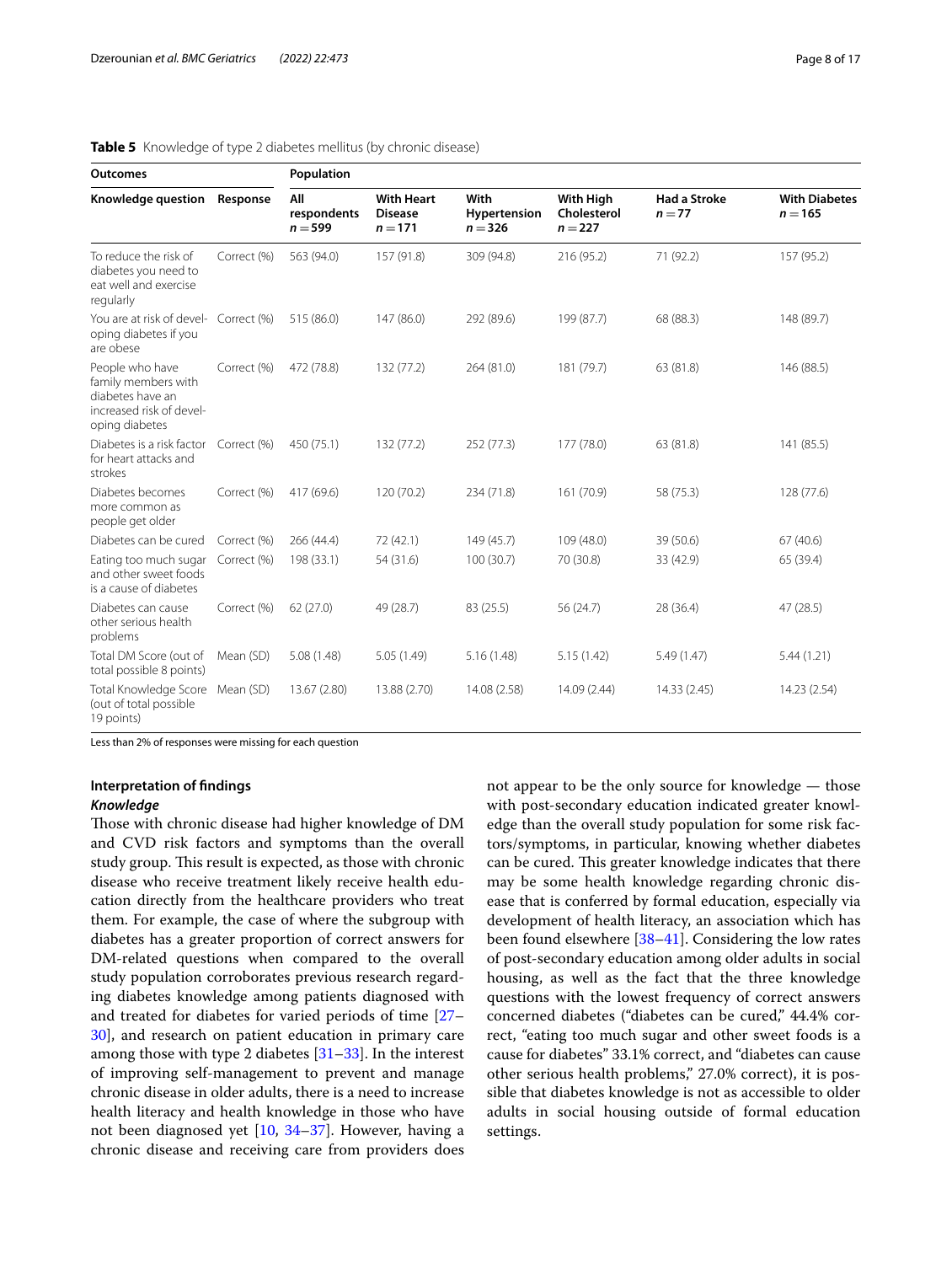#### **Outcomes Population Knowledge question Response All respondents**   $n = 599$ **With any postsecondary education**  $n = 186$ **High BMI (Overweight and Obese)** *n* =**388 Current drinkers** *n* =**140 Current smokers** *n* =**183 Not physically active (less than 30 mins daily)**  $n = 273$ **Low fruit and vegetable intake** *n* =**198** High blood pressure is a risk factor for heart attacks and strokes Correct (%) 558 (93.2) 180 (96.8) 365 (94.1) 128 (91.4) 171 (94.5) 257 (94.1) 180 (90.9) In the general population, the following things can contribute to people having high blood pressure: (i) having a stressful lifestyle Correct (%) 555 (92.7) 180 (96.8) 365 (94.1) 127 (90.7) 169 (92.3) 256 (93.8) 181 (91.4) High blood pres-Correct (%) 545 (91.0) 178 (95.7) 355 (91.5) 124 (88.6) 165 (90.2) 250 (91.6) 183 (92.4) sure can cause other serious health problems In the general population, the following things can contribute to people having high blood pressure: (iii) eating too much salt Correct (%) 534 (89.1) 167 (89.8) 354 (91.2) 119 (85.0) 161 (88.0) 247 (90.5) 178 (89.9) High blood pressure can be treated by exercise and weight loss Correct (%) 525 (87.6) 167 (89.8) 344 (88.7) 120 (85.7) 163 (89.1) 246 (90.1) 171 (86.4) In the general population, the following things can contribute to people having high blood pressure: (ii) drinking too much alcohol Correct (%) 500 (83.5) 162 (87.1) 327 (84.3) 120 (85.7) 153 (83.6) 228 (83.5) 160 (80.8) Lifestyle changes such as stopping smoking and weight loss can decrease blood pressure Correct (%) 495 (82.6) 159 (85.5) 331 (85.3) 113 (80.7) 152 (83.1) 228 (83.5) 154 (77.8) High blood pres-Correct (%) 447 (74.6) 133 (71.5) 296 (76.3) 98 (70.0) 128 (69.9) 206 (75.5) 141 (71.2) sure becomes more common as people get older The recommended blood pressure for most adults is less than 120/80 Correct (%) 361 (60.3) 114 (61.3) 249 (64.2) 85 (60.7) 106 (57.9) 165 (60.4) 107 (54.0)

# <span id="page-8-0"></span>**Table 6** Knowledge of cardiovascular disease (by demographic and lifestyle risk factor)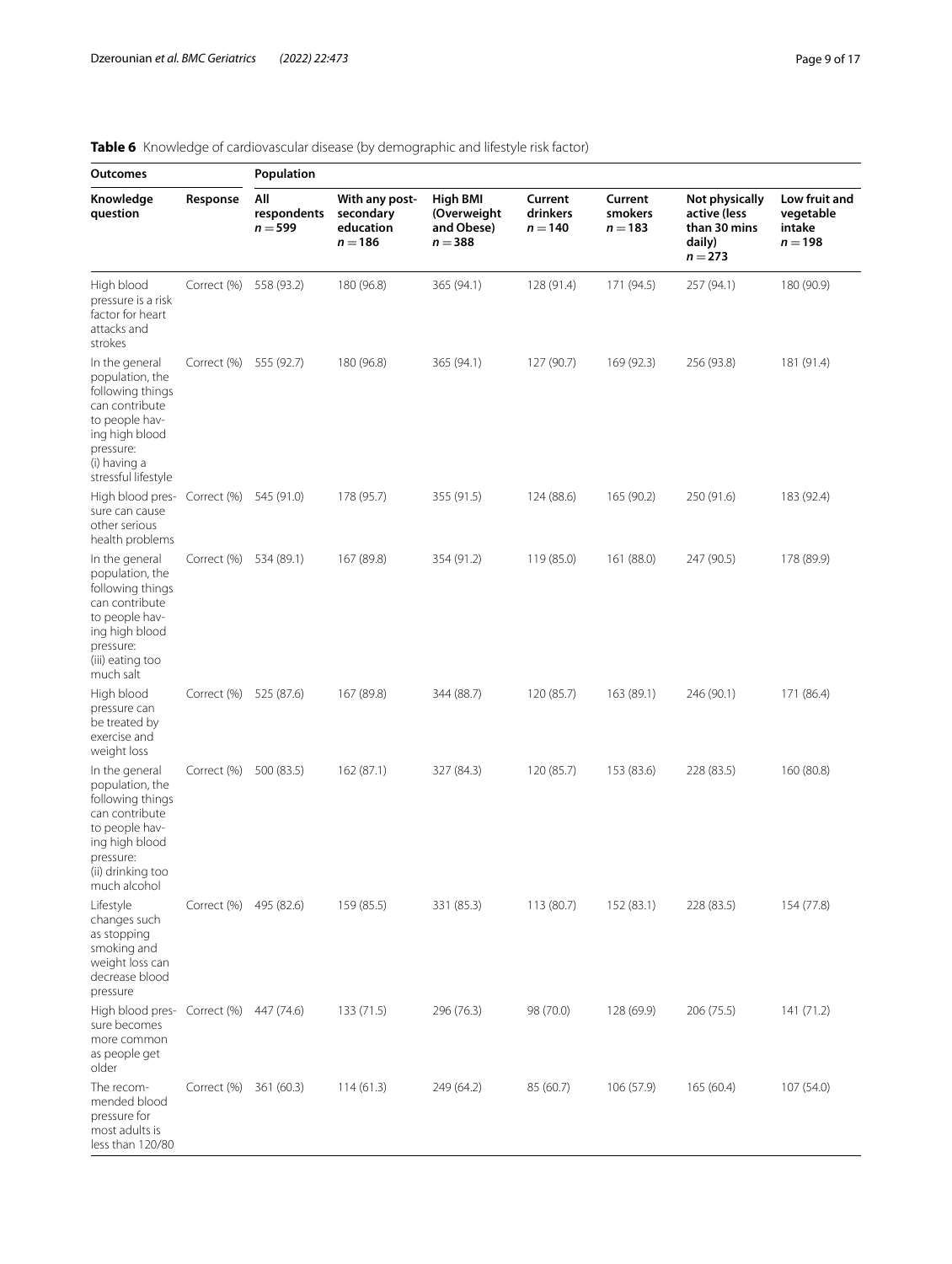#### **Table 6** (continued)

| <b>Outcomes</b>                                                                                                                         |             | Population                      |                                                       |                                                           |                                  |                                 |                                                                       |                                                   |
|-----------------------------------------------------------------------------------------------------------------------------------------|-------------|---------------------------------|-------------------------------------------------------|-----------------------------------------------------------|----------------------------------|---------------------------------|-----------------------------------------------------------------------|---------------------------------------------------|
| Knowledge<br>question                                                                                                                   | Response    | All<br>respondents<br>$n = 599$ | With any post-<br>secondary<br>education<br>$n = 186$ | <b>High BMI</b><br>(Overweight<br>and Obese)<br>$n = 388$ | Current<br>drinkers<br>$n = 140$ | Current<br>smokers<br>$n = 183$ | Not physically<br>active (less<br>than 30 mins<br>daily)<br>$n = 273$ | Low fruit and<br>vegetable<br>intake<br>$n = 198$ |
| The following<br>blood pressure<br>is considered to<br>be high: 140/90                                                                  | Correct (%) | 332 (55.4)                      | 106 (57.0)                                            | 220 (56.7)                                                | 79 (56.4)                        | 95 (51.9)                       | 152 (55.7)                                                            | 103 (52.0)                                        |
| You can tell if<br>you have high<br>blood pressure<br>(without a blood<br>pressure cuff)<br>because you will<br>probably feel<br>unwell | Correct (%) | 295 (49.2)                      | 83 (44.6)                                             | 190 (49.0)                                                | 65 (46.4)                        | 86 (47.0)                       | 138 (50.5)                                                            | 93 (47.0)                                         |
| Total Cardio-<br>vascular Diease<br>Knowledge<br>Score (out of<br>total possible 11<br>points)                                          | Mean (SD)   | 8.59 (1.96)                     | 8.76(1.77)                                            | 8.75 (1.78)                                               | 8.41(2.12)                       | 8.48 (1.98)                     | 8.69 (1.95)                                                           | 8.34 (1.99)                                       |
| Total Knowledge<br>Score (out of<br>total possible 19<br>points)                                                                        | Mean (SD)   | 13.67 (2.80)                    | 14.06 (2.64)                                          | 13.99 (2.60)                                              | 13.39 (2.99)                     | 13.50 (2.71)                    | 13.75 (2.81)                                                          | 13.29 (2.84)                                      |

Less than 2% of responses were missing for each question

### *Self‑efcacy*

In the study population, the highest confdence rating was to increase fruit/vegetable intake, and the lowest was to quit smoking. Importantly, a higher proportion of smokers was found among this population with 32.3% of the older adults in social housing surveyed (74.6% of whom were ages  $65+$ ) reporting being a "smoker," compared to 9% of older adults in Ontario (ages 65+) reporting being a current smoker  $[42]$  $[42]$ . It is important to note that our study defnes "smoker" as both self-reported daily and occasional smokers; the Ontario Tobacco Monitoring Report defnes "current smoking" as "having smoked in the past 30 days and having smoked 100 cigarettes in one's lifetime" [\[42](#page-16-15)]. Additionally, Ontario populations with low education and who rent their current dwellings (both of which are characteristic of older adults in social housing) have high rates of smoking [[42\]](#page-16-15). Our study results indicate that there is not a lot of confdence to mitigate, through self-management, this health risk factor that older adults in social housing disproportionately face. Based on social cognitive theory, living in this environment where smoking is a social norm, and where it is likely they have personally experienced or witnessed others unsuccessfully attempting to quit, may explain the low self-efficacy observed; however, additional research is needed to explore this hypothesis. With regard to health knowledge's association with self-efficacy, those in our study within the lowest quartile of knowledge also had the lowest self-efficacy to make health behaviour changes compared to the other quartiles, except for confdence to reduce alcohol intake (2nd knowledge quartile was lowest confidence). Confidence scores trend upward as knowledge quartile increases, except from the 1st to 2nd quartile for confdence to reduce alcohol, and confdence to quit smoking, which increases from 1st to 3rd to 2nd to 4th quartile. Overall, however, the self-efficacy scores trend upwards with greater knowledge.

Furthermore, overall knowledge score is signifcantly associated with confdence to increase PA and confdence to increase fruit/vegetable intake. As such, it is possible that increasing health knowledge through education can improve self-efficacy to increase PA and fruit/ vegetable intake; however, additional interventions other than health education may be needed in this population to increase confdence to reduce alcohol intake, quit smoking, and reduce stress. For self-efficacy to reduce stress, the ability to handle personal crises was positively associated; this is an expected fnding [[43](#page-16-16)] and suggests that interventions promoting resilience may be efective in increasing the health of this population [\[43](#page-16-16)]. For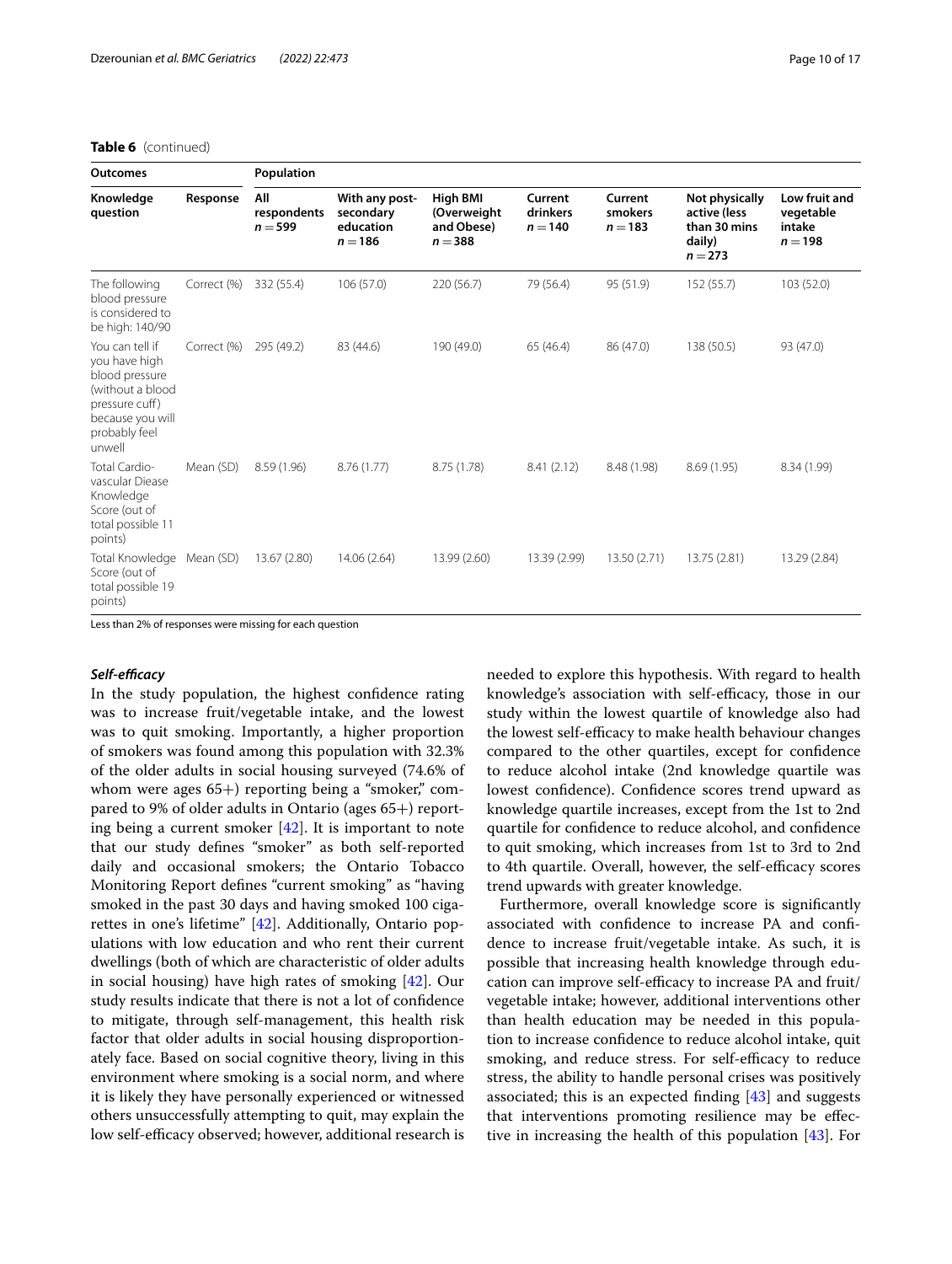| <b>Outcomes</b>                                                                                                                                           |             | Population                      |                                                  |                                   |                                       |                          |                                   |
|-----------------------------------------------------------------------------------------------------------------------------------------------------------|-------------|---------------------------------|--------------------------------------------------|-----------------------------------|---------------------------------------|--------------------------|-----------------------------------|
| Knowledge question                                                                                                                                        | Response    | All<br>respondents<br>$n = 599$ | <b>With Heart</b><br><b>Disease</b><br>$n = 171$ | With<br>Hypertension<br>$n = 326$ | With High<br>Cholesterol<br>$n = 227$ | Had a Stroke<br>$n = 77$ | <b>With Diabetes</b><br>$n = 165$ |
| High blood pressure is<br>a risk factor for heart<br>attacks and strokes                                                                                  | Correct (%) | 558 (93.2)                      | 160 (93.6)                                       | 308 (94.5)                        | 214 (94.3)                            | 73 (94.8)                | 152 (92.1)                        |
| In the general popula-<br>tion, the following<br>things can contribute<br>to people having high<br>blood pressure:<br>(i) having a stressful<br>lifestyle | Correct (%) | 555 (92.7)                      | 159 (93.0)                                       | 305 (93.6)                        | 216 (95.2)                            | 69 (89.6)                | 155 (93.9)                        |
| High blood pressure<br>can cause other serious<br>health problems                                                                                         | Correct (%) | 545 (91.0)                      | 159 (93.0)                                       | 303 (92.9)                        | 213 (93.8)                            | 73 (94.8)                | 152 (92.1)                        |
| In the general popula-<br>tion, the following<br>things can contribute<br>to people having high<br>blood pressure:<br>(iii) eating too much salt          | Correct (%) | 534 (89.1)                      | 157 (91.8)                                       | 301 (92.3)                        | 211 (93.0)                            | 71 (92.2)                | 150 (90.9)                        |
| High blood pressure can Correct (%)<br>be treated by exercise<br>and weight loss                                                                          |             | 525 (87.6)                      | 157 (91.8)                                       | 294 (90.2)                        | 205 (90.3)                            | 71 (92.2)                | 146 (88.5)                        |
| In the general popula-<br>tion, the following<br>things can contribute<br>to people having high<br>blood pressure:<br>(ii) drinking too much<br>alcohol   | Correct (%) | 500 (83.5)                      | 140 (81.9)                                       | 274 (84.0)                        | 191 (84.1)                            | 64 (83.1)                | 132 (80.0)                        |
| Lifestyle changes such<br>as stopping smoking<br>and weight loss can<br>decrease blood pressure                                                           | Correct (%) | 495 (82.6)                      | 150 (87.7)                                       | 280 (85.9)                        | 191 (84.1)                            | 68 (88.3)                | 138 (83.6)                        |
| High blood pressure<br>becomes more com-<br>mon as people get<br>older                                                                                    | Correct (%) | 447 (74.6)                      | 125(73.1)                                        | 255 (78.2)                        | 173 (76.2)                            | 57 (74.0)                | 128 (77.6)                        |
| The recommended<br>blood pressure for<br>most adults is less than<br>120/80                                                                               | Correct (%) | 361 (60.3)                      | 106 (62.0)                                       | 212 (65.0)                        | 148 (65.2)                            | 53 (68.8)                | 102 (61.8)                        |
| The following blood<br>pressure is considered<br>to be high: 140/90                                                                                       | Correct (%) | 332 (55.4)                      | 98 (57.3)                                        | 201 (61.7)                        | 137 (60.4)                            | 45 (58.4)                | 107 (64.8)                        |
| You can tell if you have<br>high blood pressure<br>(without a blood pres-<br>sure cuff) because you<br>will probably feel unwell                          | Correct (%) | 295 (49.2)                      | 99 (57.9)                                        | 174 (53.4)                        | 131 (57.7)                            | 37 (48.1)                | 87 (52.7)                         |
| Total Cardiovascular Dis- Mean (SD)<br>ease Knowledge Score<br>(out of total possible 11<br>points)                                                       |             | 8.59 (1.96)                     | 8.83 (1.74)                                      | 8.91 (1.72)                       | 8.94 (1.65)                           | 8.84(1.67)               | 8.78 (1.82)                       |
| Total Knowledge Score<br>(out of total possible 19<br>points)                                                                                             | Mean (SD)   | 13.67 (2.80)                    | 13.88 (2.70)                                     | 14.08 (2.58)                      | 14.09 (2.44)                          | 14.33 (2.45)             | 14.23 (2.54)                      |

# <span id="page-10-0"></span>**Table 7** Knowledge of cardiovascular disease (by chronic disease)

Less than 2% of responses were missing for each question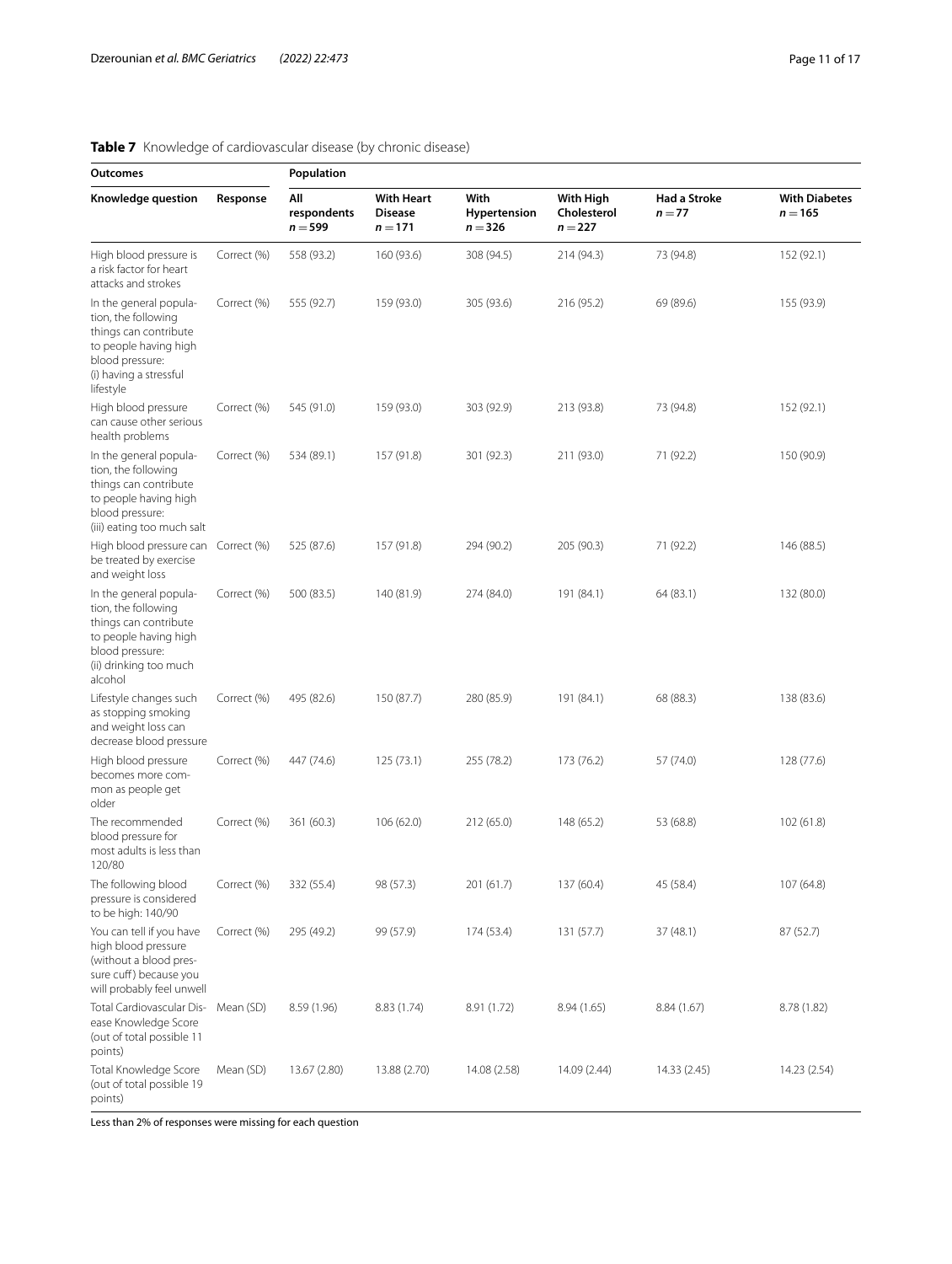| Outcomes   |                                                                                                           |                              |                                                          |        | Self-efficacy (7-point Likert scale)                                |                |                                                                   |         |                                                       |            |                                              |          |
|------------|-----------------------------------------------------------------------------------------------------------|------------------------------|----------------------------------------------------------|--------|---------------------------------------------------------------------|----------------|-------------------------------------------------------------------|---------|-------------------------------------------------------|------------|----------------------------------------------|----------|
|            |                                                                                                           |                              | ability to improve<br>physical activity<br>Confidence in |        | ability to increase<br>fruit & vegetable<br>Confidence in<br>intake |                | Confidence in ability<br>to reduce alcohol<br>intake <sup>a</sup> |         | Confidence in ability<br>to quit smoking <sup>p</sup> |            | ability to reduce<br>Confidence in<br>stress |          |
|            |                                                                                                           |                              | Mean (SD)                                                | c      | Mean (SD)                                                           | ⊆              | Mean (SD)                                                         | ⊆       | Mean (SD)                                             | c          | Mean (SD)                                    | c        |
| Population | All respondents                                                                                           |                              | 4.68 (2.03)                                              | 595    | 5.07 (1.95)                                                         | 599            | 4.19 (2.52)                                                       | $137^a$ | 3.61 (2.34)                                           | 182b       | 4.95 (2.11)                                  | 594      |
|            | BMI                                                                                                       | veight<br>Underv             | 4.12 (1.93)                                              | $\geq$ | 4.88 (2.03)                                                         |                | 3.67 (3.06)                                                       |         | 3.44 (2.79)                                           | Ó          | 4.53 (2.43)                                  | $\geq$   |
|            |                                                                                                           | Normal                       | 4.58 (2.24)                                              | 154    | 5.19 (1.99)                                                         | 155            | 4.39 (2.25)                                                       |         | 3.97 (2.43)                                           | 8          | 5.13 (1.98)                                  | 152      |
|            |                                                                                                           | aight<br>Overwe              | 4.80 (1.93)                                              | 183    | 5.05 (2.00)                                                         | 183            | 4.37 (2.55)                                                       | 52      | 3.18 (2.23)                                           | $\ddot{4}$ | 5.02 (2.11)                                  | 182      |
|            |                                                                                                           | Obese                        | 4.88 (1.84)                                              | 203    | 5.18 (1.79)                                                         | 205            | 3.92 (2.70)                                                       | 38      | 3.63 (2.20)                                           | SG         | 4.84 (2.09)                                  | 205      |
|            | Low fruit/vegetable intake                                                                                |                              | 4.40 (2.11)                                              | 595    | 4.80 (1.84)                                                         | 198            | 3.95 (2.38)                                                       | 39      | 3.48 (2.39)                                           | 56         | 4.65 (2.24)                                  | $^{196}$ |
|            | Smokers                                                                                                   |                              | 4.60 (2.03)                                              | 182    | 5.01 (1.80)                                                         | 183            | 4.02 (2.48)                                                       | 8       |                                                       | Ï          | 4.70 (2.14)                                  | 181      |
|            | Drinkers                                                                                                  |                              | 4.98 (2.05)                                              | 139    | 5.29 (1.82)                                                         | $\frac{40}{5}$ |                                                                   |         | 3.36 (2.33)                                           | SO         | 4.93 (2.20)                                  | 138      |
|            | Not physically active                                                                                     |                              | 5.07 (1.94)                                              | 271    | 5.25 (1.92)                                                         | 273            | 4.27 (2.38)                                                       | 78      | 3.69 (2.25)                                           | 87         | 4.90 (2.12)                                  | 270      |
|            | Greater than median number of                                                                             | Above median (>15)           |                                                          |        |                                                                     |                | Ī                                                                 |         | 3.18 (2.23)                                           | 84         |                                              |          |
|            | cigarettes smoked daily (> 15)                                                                            | below median (<15)<br>At and | I                                                        | Ï      | I                                                                   |                | I                                                                 | I       | 3.98 (2.37)                                           | 92         | I                                            |          |
|            | restricted to those who indicated they are smokers<br>restricted to those who indicated they are drinkers |                              |                                                          |        |                                                                     |                |                                                                   |         |                                                       |            |                                              |          |
|            |                                                                                                           |                              |                                                          |        |                                                                     |                |                                                                   |         |                                                       |            |                                              |          |

<span id="page-11-0"></span>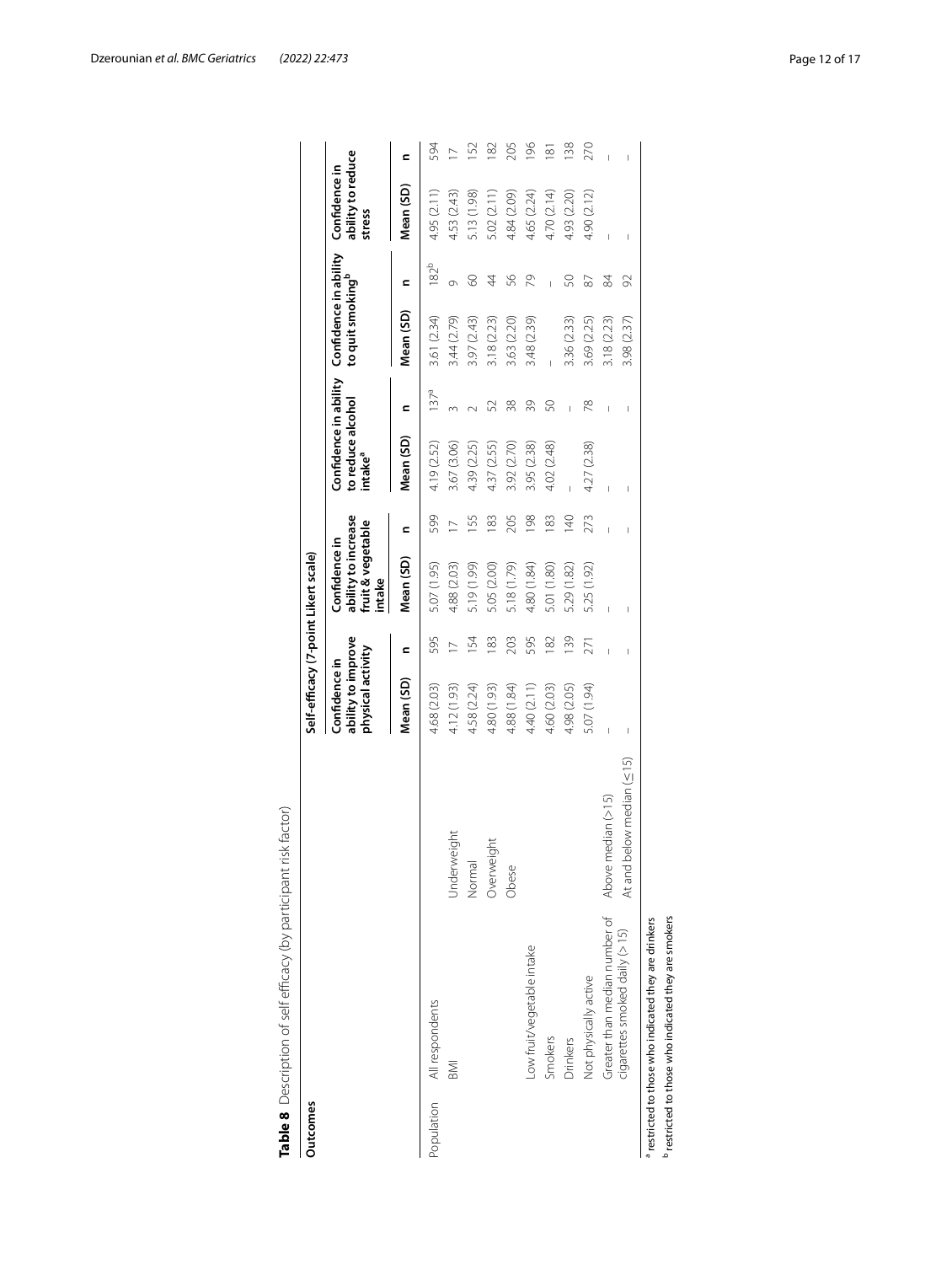| <b>Outcomes</b>                                                       |                                                          |     | Self-efficacy (7-point Likert scale)                                |     |                                                                   |                  |                                                       |                  |                                              |     |
|-----------------------------------------------------------------------|----------------------------------------------------------|-----|---------------------------------------------------------------------|-----|-------------------------------------------------------------------|------------------|-------------------------------------------------------|------------------|----------------------------------------------|-----|
|                                                                       | Confidence in<br>ability to improve<br>physical activity |     | Confidence in<br>ability to increase<br>fruit & vegetable<br>intake |     | Confidence in<br>ability to reduce<br>alcohol intake <sup>a</sup> |                  | Confidence in ability<br>to quit smoking <sup>b</sup> |                  | Confidence in<br>ability to reduce<br>stress |     |
|                                                                       | Mean (SD)                                                | n   | Mean (SD)                                                           | n   | Mean (SD)                                                         | n                | Mean (SD)                                             | n                | Mean (SD)                                    | n   |
| Population                                                            |                                                          |     |                                                                     |     |                                                                   |                  |                                                       |                  |                                              |     |
| All respondents                                                       | 4.68(2.03)                                               | 595 | 5.07(1.95)                                                          | 599 | 4.19(2.52)                                                        | 137 <sup>a</sup> | 3.61(2.34)                                            | 182 <sup>b</sup> | 4.95(2.11)                                   | 594 |
| With mobility problems                                                | 4.47(2.12)                                               | 344 | 4.94(2.01)                                                          | 347 | 4.35(2.63)                                                        | 65               | 3.76(2.38)                                            | 105              | 4.88(2.16)                                   | 346 |
| With self-care problems                                               | 4.24(2.29)                                               | 111 | 4.55(2.20)                                                          | 113 | 4.80(2.76)                                                        | 15               | 4.26(2.28)                                            | 31               | 4.85(2.25)                                   | 113 |
| With problems with usual activi-<br>ties                              | 4.32(2.10)                                               | 242 | 4.87(2.04)                                                          | 245 | 4.28(2.62)                                                        | 43               | 3.74(2.29)                                            | 73               | 4.80(2.10)                                   | 245 |
| With pain or discomfort issues                                        | 4.57(2.06)                                               | 401 | 4.99 (1.98)                                                         | 405 | 4.08(2.56)                                                        | 93               | 3.61(2.29)                                            | 137              | 4.77(2.10)                                   | 403 |
| With anxiety or depression                                            | 4.68(2.06)                                               | 260 | 4.99 (1.99)                                                         | 262 | 4.37(2.45)                                                        | 62               | 3.85(2.37)                                            | 91               | 4.52(2.11)                                   | 262 |
| With stressor: Own physical<br>health problem or condition            | 4.34(2.07)                                               | 271 | 4.90 (1.96)                                                         | 271 | 4.46 (2.49)                                                       | 46               | 3.90(2.34)                                            | 79               | 4.54(2.06)                                   | 271 |
| With stressor: Own emotional or<br>mental health problem or condition | 4.75 (1.95)                                              | 170 | 5.09(1.95)                                                          | 170 | 4.16(2.47)                                                        | 38               | 3.61(2.22)                                            | 57               | 4.25(2.08)                                   | 169 |

## <span id="page-12-0"></span>Table 9 Description of self efficacy (by participant health concern)

<sup>a</sup> restricted to those who indicated they are drinkers

<sup>b</sup> restricted to those who indicated they are smokers

smoking, there were two factors positively associated with self-efficacy to quit smoking in this population: intention to quit smoking, and ability to handle personal crises. At the same time, self-efficacy to quit smoking was negatively associated with having problems with usual activities and with average number of cigarettes smoked per day. Taken together, these fndings may point to smoking behaviour as coping mechanisms for dealing with stress, and the higher levels of stress as a barrier to quitting smoking, which has been described elsewhere [[44\]](#page-16-17).

## **Strengths and limitations**

Study strengths include that it reached a population that has been historically difficult to access, as low education, limited internet access, and low literacy makes traditional surveys and data collection difficult with older adults in social housing  $[15, 18]$  $[15, 18]$  $[15, 18]$  $[15, 18]$ . The overall sample size, including its representation of older adults across various Ontario communities is also a strength, as is the use of the HABiT tool, which is validated and a reliable method of data collection with older adults in social housing. This paper adds important knowledge regarding chronic disease self-management in this vulnerable population, which is key to improving their health outcomes and population health overall.

Some limitations of this study include sample size for some subgroups; namely, drinkers  $(n = 140)$ . Thus, analyses restricted to those who consume alcohol (including as a risk factor group for health knowledge, and confdence in ability to reduce alcohol intake) must take into account smaller sample size. Additionally, this study was crosssectional, meaning that we cannot determine causality or temporality of associations observed. Self-reported measures were also primarily used; thus, even though HABiT is a validated tool, there is still the potential for response bias.

#### **Areas for future research**

The disparities in health knowledge in the study population, especially greater knowledge in sub-populations with chronic diseases, suggest that interventions to develop health knowledge before chronic disease develops will beneft this vulnerable population. Such interventions may also fll a gap in knowledge that exists due to a low proportion of older adults in social housing having attended post-secondary education. Considering the association of health knowledge scores with confdence to improve PA and increase fruit/vegetable intake, interventions that increase knowledge before chronic disease develops may not only aid in preventing chronic disease development in the frst place, but also increase self-management skills through improving self-efficacy to engage in behaviour change. Furthermore, programming and/or interventions to assist older adults in social housing to manage stress (for example, providing and developing tools for handling personal crises) may help build self-confdence to reduce stress and cope with stress in other ways rather than through smoking. Previous literature indicates that culturally appropriate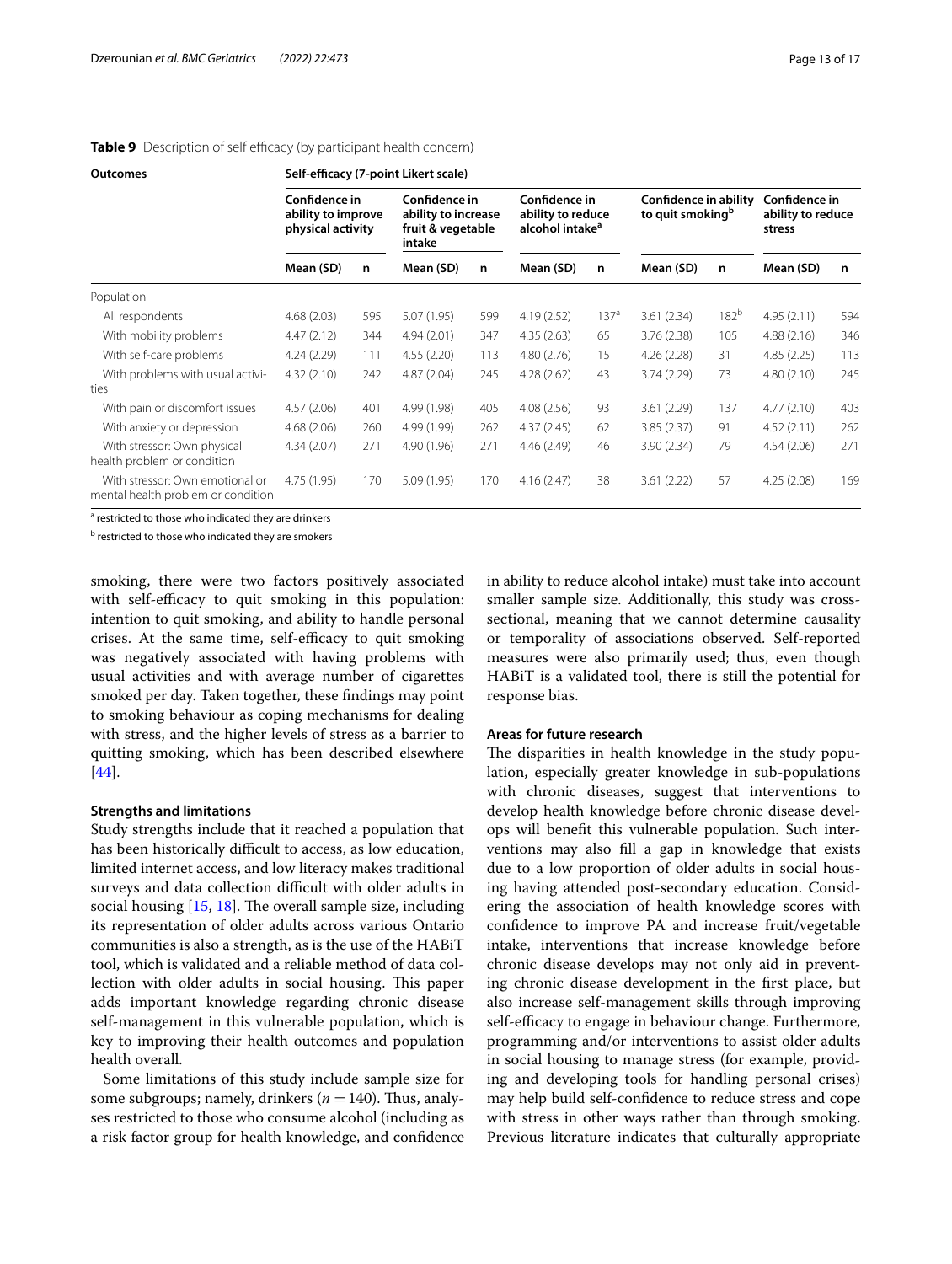| Outcomes   |                                                                                                                                                       |                           |                                     |                     | Self-efficacy (7-point Likert scale)                                |                     |                                                                   |                  |                                                          |                  |                                              |                |
|------------|-------------------------------------------------------------------------------------------------------------------------------------------------------|---------------------------|-------------------------------------|---------------------|---------------------------------------------------------------------|---------------------|-------------------------------------------------------------------|------------------|----------------------------------------------------------|------------------|----------------------------------------------|----------------|
|            |                                                                                                                                                       |                           | ability to improve<br>Confidence in |                     | ability to increase<br>fruit & vegetable<br>Confidence in<br>intake |                     | ability to reduce<br>alcohol intake <sup>a</sup><br>Confidence in |                  | Confidence in<br>ability to quit<br>smoking <sup>b</sup> |                  | ability to reduce<br>Confidence in<br>stress |                |
|            |                                                                                                                                                       |                           | Mean (SD)                           | Ξ                   | Mean (SD)                                                           | c                   | Mean (SD)                                                         | Ξ                | Mean (SD)                                                | Ξ                | Mean (SD)                                    | Ξ              |
| Population | All respondents                                                                                                                                       |                           | 4.68 (2.03)                         | 595                 | 5.07 (1.95)                                                         | 599                 | 4.19 (2.52)                                                       | 137 <sup>a</sup> | 3.61 (2.34)                                              | 182 <sup>b</sup> | 4.95 (2.11)                                  | 594            |
|            | Knowledge score                                                                                                                                       | 1st Quartile              | 3.93 (2.20)                         | 152                 | 4.16 (2.12)                                                         | 152                 | 4.02 (2.58)                                                       | $\varphi$        | 2.80 (2.28)                                              | 46               | 4.69 (2.32)                                  | S              |
|            |                                                                                                                                                       | 2nd Quartile              | 4.74 (1.94)                         | 82                  | 5.19 (1.90)                                                         | 84                  | 3.68 (2.47)                                                       |                  | 4.10 (2.36)                                              | 63               | 4.93 (2.02)                                  | 182            |
|            |                                                                                                                                                       | 3rd Quartile              | 4.95 (1.90)                         | 185                 | 5.44 (1.71)                                                         | 186                 | 4.08 (2.68)                                                       | 25               | 3.09 (2.05)                                              | 34               | 5.04 (2.09)                                  | 185            |
|            |                                                                                                                                                       | 4th Quartile              | 5.38 (1.79)                         | 76                  | 5.71 (1.68)                                                         |                     | 5.24(2.15)                                                        | 29               | 4.23 (2.33)                                              | 39               | 5.29 (1.91)                                  | $\overline{7}$ |
|            | Ability to handle personal crises (Likert                                                                                                             | At and Above median (>3)  | 4.84 (1.98)                         | 412                 | 5.21 (1.87)                                                         | 416                 | 4.28 (2.55)                                                       | $\frac{8}{2}$    | 3.67 (2.38)                                              | 123              | 5.30 (1.97)                                  | 412            |
|            | scale of 5) below median (<3)                                                                                                                         | Below median (< 3)        | 4.35 (2.08)                         | $\overline{\infty}$ | 4.78 (2.10)                                                         | $\overline{\infty}$ | 4.05 (2.44)                                                       | 38               | 3.50 (2.28)                                              | 58               | 4.19 (2.20)                                  | $\frac{80}{2}$ |
|            | Ability to handle day-to-day stress (Likert                                                                                                           | At and Above median (> 3) | 4.82 (1.99)                         | 486                 | 5.15 (1.89)                                                         | <b>Q67</b>          | $4.25(2.59)^c$                                                    | Ř                | 3.59 (2.33)                                              | $\frac{48}{5}$   | 5.11 (2.05)                                  | 485            |
|            | scale of 5) below median (<3)                                                                                                                         | Below median (<3)         | 4.07 (2.11)                         | $\infty$            | 4.74 (2.19)                                                         | $\frac{8}{6}$       | $4.17(2.44)^c$                                                    | 90<br>00         | 3.68 (2.42)                                              | 34               | 4.28 (2.25)                                  | $\frac{8}{2}$  |
|            | With Intention to complete the behaviour                                                                                                              |                           | 5.27 (1.62)                         | 284                 | 5.57 (1.47)                                                         | $\overline{4}$      | 3.94 (2.14)                                                       |                  | 4.58 (2.05)                                              | 67               | 4.67 (1.90)                                  | 94             |
|            | restricted to those who indicated they are drinkers                                                                                                   |                           |                                     |                     |                                                                     |                     |                                                                   |                  |                                                          |                  |                                              |                |
|            | $\overline{a}$ median score for ability to handle day-to-day stress for those who drink $=$ 4.00<br>estricted to those who indicated they are smokers |                           |                                     |                     |                                                                     |                     |                                                                   |                  |                                                          |                  |                                              |                |
|            |                                                                                                                                                       |                           |                                     |                     |                                                                     |                     |                                                                   |                  |                                                          |                  |                                              |                |

<span id="page-13-0"></span>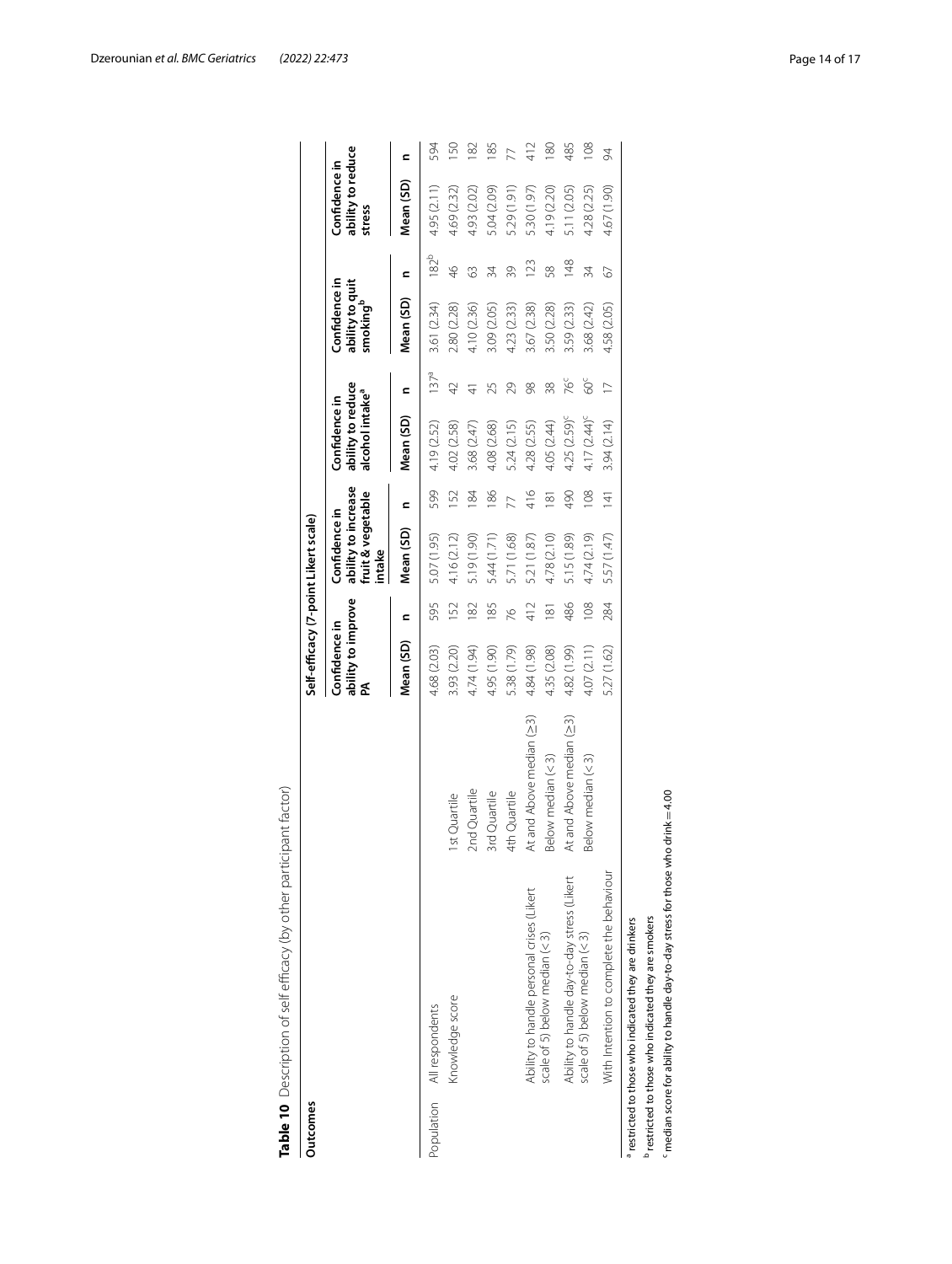<span id="page-14-0"></span>

| <b>Logistic Regressions</b>                                                      |                                                          | Odds Ratio (95% CI) for self-efficacy (7-point Likert scale)     |                                                                |                                              |                                              |
|----------------------------------------------------------------------------------|----------------------------------------------------------|------------------------------------------------------------------|----------------------------------------------------------------|----------------------------------------------|----------------------------------------------|
|                                                                                  | Confidence in<br>ability to improve<br>physical activity | Confidence in ability to<br>increase fruit & vegetable<br>intake | Confidence in ability to<br>reduce alcohol intake <sup>a</sup> | Confidence in<br>ability to quit<br>smokingb | Confidence in<br>ability to reduce<br>stress |
| Predictor                                                                        |                                                          |                                                                  |                                                                |                                              |                                              |
| Age (in years)                                                                   | 0.989 (0.963, 1.017)                                     | 0.966* (0.939, 0.993)                                            | 1.083* (1.013, 1.158)                                          | 1.029 (0.969, 1.093)                         | 1.006 (0.979, 1.034)                         |
| Male (reference: female)                                                         | 0.838 (0.520, 1.349)                                     | 0.700 (0.430, 1.138)                                             | 0.858 (0.326, 2.256)                                           | 1.073 (0.432, 2.665)                         | 0.876 (0.548, 1.403)                         |
| <b>BMI</b> score                                                                 | 1.008 (0.978, 1.039)                                     | 0.990 (0.959, 1.021)                                             | 1.017 (0.937, 1.103)                                           | 0.983 (0.923, 1.047)                         | 0.990 (0.961, 1.020)                         |
| Has fruit/vegetable<br>intake every day                                          | 1.291 (0.840, 1.985)                                     | 1.454 (0.937, 2.256)                                             | 0.761 (0.262, 2.210)                                           | 1.187 (0.529, 2.662)                         | 1.415 (0.927, 2.160)                         |
| Smoker                                                                           | 1.009 (0.637, 1.598)                                     | 0.875 (0.548, 1.395)                                             | 1.075 (0.430, 2.690)                                           |                                              | 0.790 (0.507, 1.233)                         |
| Drinker                                                                          | 1.331 (0.810, 2.187)                                     | 1.418 (0.848, 2.372)                                             |                                                                | 1.078 (0.446, 2.607)                         | 0.790 (0.489, 1.274)                         |
| Physically active 30 min/<br>day                                                 | 1.655* (1.073, 2.551) 1.101 (0.705, 1.718)               |                                                                  | 1.504 (0.566, 3.994)                                           | 1.221 (0.510, 2.921)                         | 0.732 (0.475, 1.126)                         |
| Knowledge score                                                                  | 1.150* (1.066, 1.240)                                    | 1.201* (1.111, 1.299)                                            | 1.010 (0.862, 1.183)                                           | 1.040 (0.900, 1.203)                         | 1.024 (0.953, 1.101)                         |
| Has mobility problems                                                            | 0.739 (0.453, 1.206)                                     | 1.078 (0.647, 1.795)                                             | 0.953 (0.325, 2.797)                                           | 1.880 (0.744, 4.749)                         | 1.141 (0.700, 1.861)                         |
| Has self-care problems                                                           | 1.401 (0.792, 2.478)                                     | 0.687 (0.386, 1.222)                                             | 0.994 (0.212, 4.663)                                           | 3.062 (0.892, 10.510)                        | 1.053 (0.602, 1.842)                         |
| Has problems with usual<br>activities                                            | 0.820 (0.496, 1.356)                                     | 1.022 (0.604, 1.730)                                             | 0.903 (0.279, 2.923)                                           | $0.267*$ (0.088, 0.813)                      | 1.006 (0.610, 1.657)                         |
| Has pain or discomfort<br>issues                                                 | 0.858 (0.529, 1.394)                                     | 0.814(0.491, 1.35)                                               | 1.141 (0.395, 3.296)                                           | 0.751 (0.292, 1.935)                         | 0.684(0.420, 1.112)                          |
| Has anxiety or depression                                                        | 1.086 (0.699, 1.689)                                     | 1.013 (0.641, 1.603)                                             | 1.232 (0.454, 3.342)                                           | 1.931 (0.831, 4.489)                         | 0.831 (0.540, 1.278)                         |
| Has stressor: Own<br>physical health problem or<br>condition                     | 0.776 (0.502, 1.200)                                     | 1.064 (0.675, 1.680)                                             | 2.078 (0.781, 5.524)                                           | 1.393 (0.602, 3.225)                         | 0.701 (0.453, 1.085)                         |
| Has stressor: Own<br>emotional or mental health<br>problem or condition          | 1.315 (0.802, 2.157)                                     | 1.015 (0.610, 1.688)                                             | 0.943 (0.270, 3.294)                                           | 0.822(0.305, 2.213)                          | 0.790(0.489, 1.276)                          |
| Ability to handle personal 1.150 (0.947, 1.397)<br>crises rating (5-point scale) |                                                          | 1.126 (0.922, 1.374)                                             | 1.296 (0.810, 2.073)                                           | 1.509* (1.037, 2.194)                        | 1.357* (1.120, 1.645)                        |
| Ability to handle day-to-<br>day stress rating (5-point<br>scale)                | 1.165 (0.928, 1.461)                                     | 1.063 (0.841, 1.343)                                             | 0.978 (0.561, 1.707)                                           | 0.745(0.457, 1.217)                          | 1.081 (0.86, 1.357)                          |
| Has intention to com-<br>plete the behaviour                                     |                                                          | 2.141* (1.428, 3.210) 2.100* (1.247, 3.535)                      | 0.594 (0.168, 2.098)                                           | 2.572* (1.177, 5.620)                        | 1.012 (0.594, 1.724)                         |
| Average number of<br>cigarettes smoked daily                                     |                                                          |                                                                  |                                                                | $0.949*$ (0.909, 0.991)                      | $\overline{\phantom{a}}$                     |

<sup>a</sup> restricted to those who indicated they are drinkers

<sup>b</sup> restricted to those who indicated they are smokers

\*value is statistically signifcant (*p* <0.05)

Unless otherwise indicated, the reference category is 'no

media, including the use of storytelling, can be efective for increasing African American older adults living in afordable housing's knowledge of CVD, DM, and development of food selection skills, stress management skills, and self-efficacy  $[45]$  $[45]$ . Thus, development and evaluation of an intervention specifcally geared to the demographics of older adults living in Ontario's social housing may have significant impact. Finally, low self-efficacy has been identifed as a barrier to motivation to change among older adults living in social housing [[46](#page-16-19)]. As our study also found links between self-efficacy and intent to change, interventions for older adults in social housing that build their self-efficacy to make health changes can help them increase intent to change health behaviours. By taking a proactive approach to health education and knowledge transfer, and development of stress management and goal/intention-setting skills, there is potential to improve self-management skills among older adults in social housing. Improved self-management skills, in turn, can result in better health outcomes for them, as well as reduced cost to the healthcare system through reduced/ more appropriate use of healthcare resources.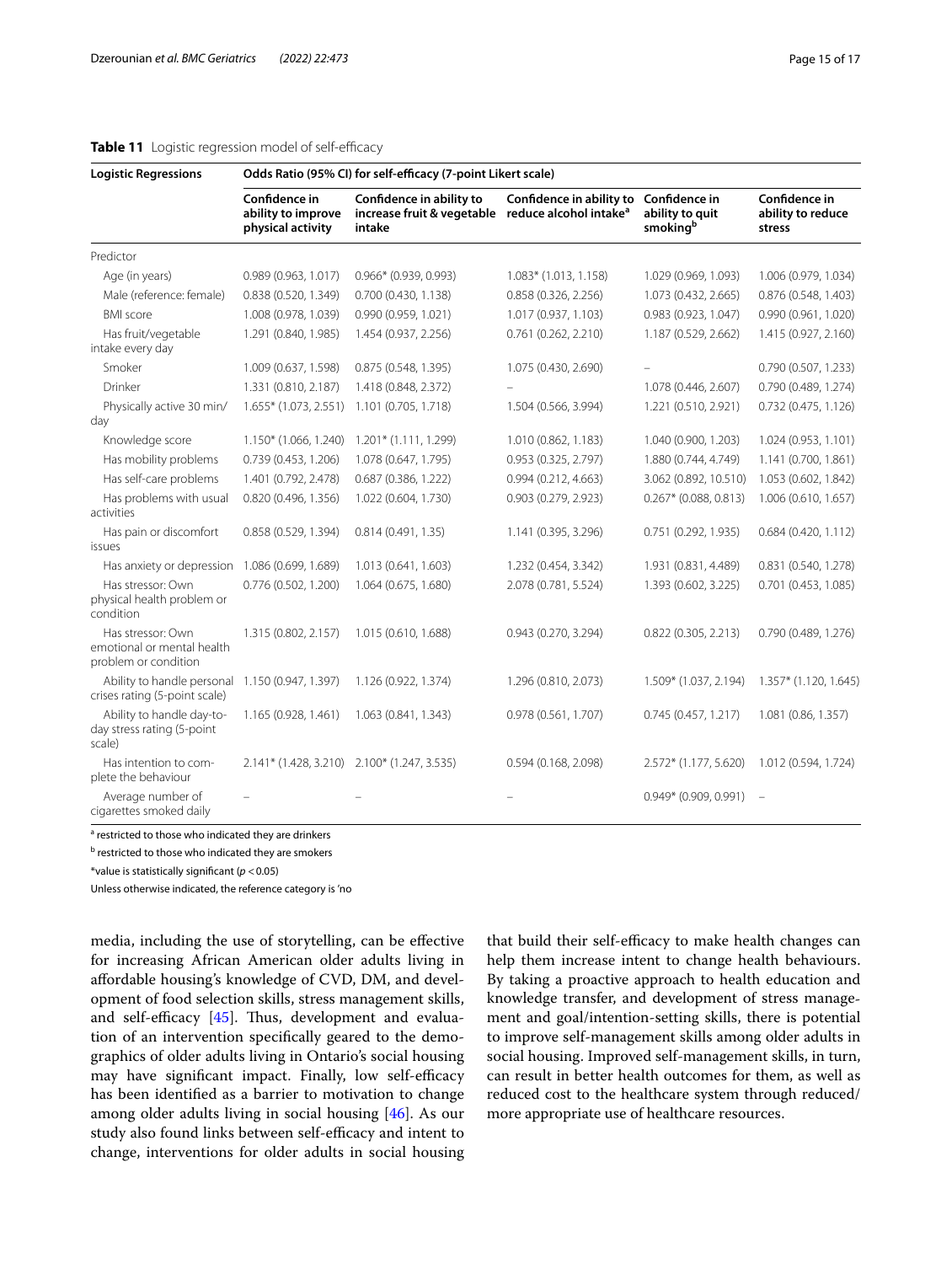# **Conclusion**

Chronic disease self-management is a challenge for older adults, especially those living in social housing who face additional challenges and vulnerabilities linked to social determinants of health. Acquisition of health knowledge regarding chronic diseases such as diabetes and cardiovascular disease holds important implications for health outcomes among older adults living in social housing. This study posits that in addition to knowledge of risk factors as an important aspect of chronic disease prevention, health knowledge can have an impact on members of this population's selfmanagement skills through their confdence to make health behaviour change. Furthermore, other predictors of self-efficacy depict a clearer picture of personal factors that can afect confdence to make health behaviour changes, and the types of policies and programs that can affect self-efficacy in this vulnerable population living in a setting where there may be limited role modeling successfully enacting healthy behaviours. Implementing strategies for improving health knowledge and self-efficacy to make behaviour change among older adults in social housing can improve their health outcomes, and reduce strain on Canada's healthcare systems as the overall population ages.

#### **Abbreviations**

CVD: Cardiovascular disease; DM: Type 2 diabetes mellitus; PA: Physical activity; HABiT: Health Awareness and Behaviour Tool; HRQoL: Health-related quality of life; CANRISK: Canadian Diabetes Risk Questionnaire; BMI: Body Mass Index; EQ-5D-3L: EuroQol 5 Dimension 3 Level.

#### **Acknowledgements**

Not applicable.

#### **Authors' contributions**

MP, RA, FM, GA were involved in study conceptualization and implementation. JD, MP, LA, RA, GA analyzed and interpreted the data, and prepared the paper. All authors approved the fnal manuscript.

#### **Funding**

This work was supported by the Hamilton Academic Health Sciences Organization and Canadian Institutes of Health Research under Grant #133563.

#### **Availability of data and materials**

The data that support the fndings of this study are not publicly available due to them containing information that could compromise participant privacy. De-identifed, limited data will be shared by the lead author upon request.

#### **Declarations**

#### **Ethics approval and consent to participate**

The Hamilton Integrated Research Ethics Board approved this study (REB #12- 336) and it was conducted in accordance with the recommendations of the Helsinki Declaration. All study participants provided written informed consent.

#### **Consent for publication**

Not applicable.

#### **Competing interests**

The authors declare that they have no competing interests.

#### **Author details**

<sup>1</sup> Department of Family Medicine, McMaster University, 100 Main St W, Hamilton, ON L8P 1H6, Canada. <sup>2</sup> Department of Health Research Methods, Evidence, and Impact, McMaster University, 1280 Main St W, Ontario L8S 4K1 Hamilton, Canada.

Received: 6 August 2021 Accepted: 3 May 2022 Published online: 01 June 2022

#### **References**

- <span id="page-15-0"></span>1. Public Health Agency of Canada. Report from the Canadian chronic disease surveillance system: heart disease in Canada, 2018. Ottawa: Public Health Agency of Canada; 2018.
- <span id="page-15-1"></span>2. LeBlanc AG, Gao YJ, McRae L, Pelletier C. Twenty years of diabetes surveillance using the Canadian chronic disease surveillance system. Heal Promot Chronic Dis Prev Canada. 2019;39:306–9.
- <span id="page-15-2"></span>3. Public Health Agency of Canada. Diabetes in Canada 2017. [https://www.](https://www.canada.ca/en/public-health/services/publications/diseases-conditions/diabetes-canada-highlights-chronic-disease-surveillance-system.html) [canada.ca/en/public-health/services/publications/diseases-conditions/](https://www.canada.ca/en/public-health/services/publications/diseases-conditions/diabetes-canada-highlights-chronic-disease-surveillance-system.html) [diabetes-canada-highlights-chronic-disease-surveillance-system.html](https://www.canada.ca/en/public-health/services/publications/diseases-conditions/diabetes-canada-highlights-chronic-disease-surveillance-system.html). Accessed 24 Feb 2022.
- <span id="page-15-3"></span>4. Public Health Agency of Canada. Canadian chronic disease indicators (CCDI) data tool, 2019 Edition. Ottawa: Public Health Infobase; 2019.
- <span id="page-15-4"></span>5. Public Health Ontario. The burden of chronic diseases in Ontario. Toronto: Public Health Ontario; 2019.
- <span id="page-15-5"></span>6. Angeles R, Zhu Y, Pirrie M, Marzanek F, Agarwal G. Type 2 diabetes risk in older adults living in social housing: a cross-sectional study. Can J Diabetes. 2021;45:355–9.
- <span id="page-15-6"></span>7. Agarwal G, Pirrie M, Lee J, Angeles R, Marzanek F. Cardiovascular risk factors in social housing residents: a multi-site descriptive survey in older adults from Ontario, Canada. Can J Cardiol. 2019;35:S86.
- <span id="page-15-7"></span>8. Zeber J, Parchman ML. Cardiovascular disease in type 2 diabetes: attributable risk due to modifable risk factors. Can Fam Physician. 2010;56:e302.
- <span id="page-15-8"></span>9. Gazmararian JA, Williams MV, Peel J, Baker DW. Health literacy and knowledge of chronic disease. Patient Educ Couns. 2003;51:267–75.
- <span id="page-15-9"></span>10. Chahardah-Cherik S, Gheibizadeh M, Jahani S, et al. The relationship between health literacy and health promoting behaviors in patients with type 2 diabetes. Int J community based Nurs. Midwifery. 2018;6:65.
- <span id="page-15-10"></span>11. Zamora H, Clingerman EM. Health literacy among older adults: a systematic literature review. J Gerontol Nurs. 2011;37:41–51.
- <span id="page-15-11"></span>12. Bodenheimer T, Lorig K, Holman H, Grumbach K. Patient self-management of chronic disease in primary care. JAMA. 2002;288:2469–75.
- 13. Tharek Z, Ramli AS, Whitford DL, Ismail Z, Mohd Zulkifi M, Ahmad Sharoni SK, et al. Relationship between self-efficacy, self-care behaviour and glycaemic control among patients with type 2 diabetes mellitus in the Malaysian primary care setting. BMC Fam Pract. 2018;19:1–10.
- <span id="page-15-12"></span>14. Isa A, Muhamad NA, Mustapha N, Mutalip MHA, Lodz NA, Royali MSM, et al. Association between self-efficacy and health behaviour in disease control: a systematic review. Global J Health Sci. 2017;10:18.
- <span id="page-15-13"></span>15. Agarwal G, Habing K, Pirrie M, Angeles R, Marzanek F, Parascandalo J. Assessing health literacy among older adults living in subsidized housing: a cross-sectional study. Can J Public Health. 2018;109:401–9.
- <span id="page-15-14"></span>16. Bandura A. Self-efficacy: toward a unifying theory of behavioral change. Psychol Rev. 1977;84:191–215.
- <span id="page-15-15"></span>17. McAlister AL, Perry CL, Parcel GS. Chapter 8: how individuals, environments, and health behaviors interact - social cognitive theory. In: Glanz K, Rimer BK, Viswanath K, editors. Health behavior and health education: theory, research, and practice. 4th ed. San Francisco: Jossey-Bass; 2008. p. 177.
- <span id="page-15-16"></span>18. Agarwal G, Angeles R, Pirrie M, McLeod B, Marzanek F, Parascandalo J, et al. Reducing 9-1-1 emergency medical service calls by implementing a community Paramedicine program for vulnerable older adults in public housing in Canada: a multi-site cluster randomized controlled trial. Prehospital Emerg Care. 2019;23:718–29.
- <span id="page-15-17"></span>19. Raphael D, Bryant T, Mikkonen J, Raphael A. Social determinants of health: the Canadian facts. 2nd ed; 2020.